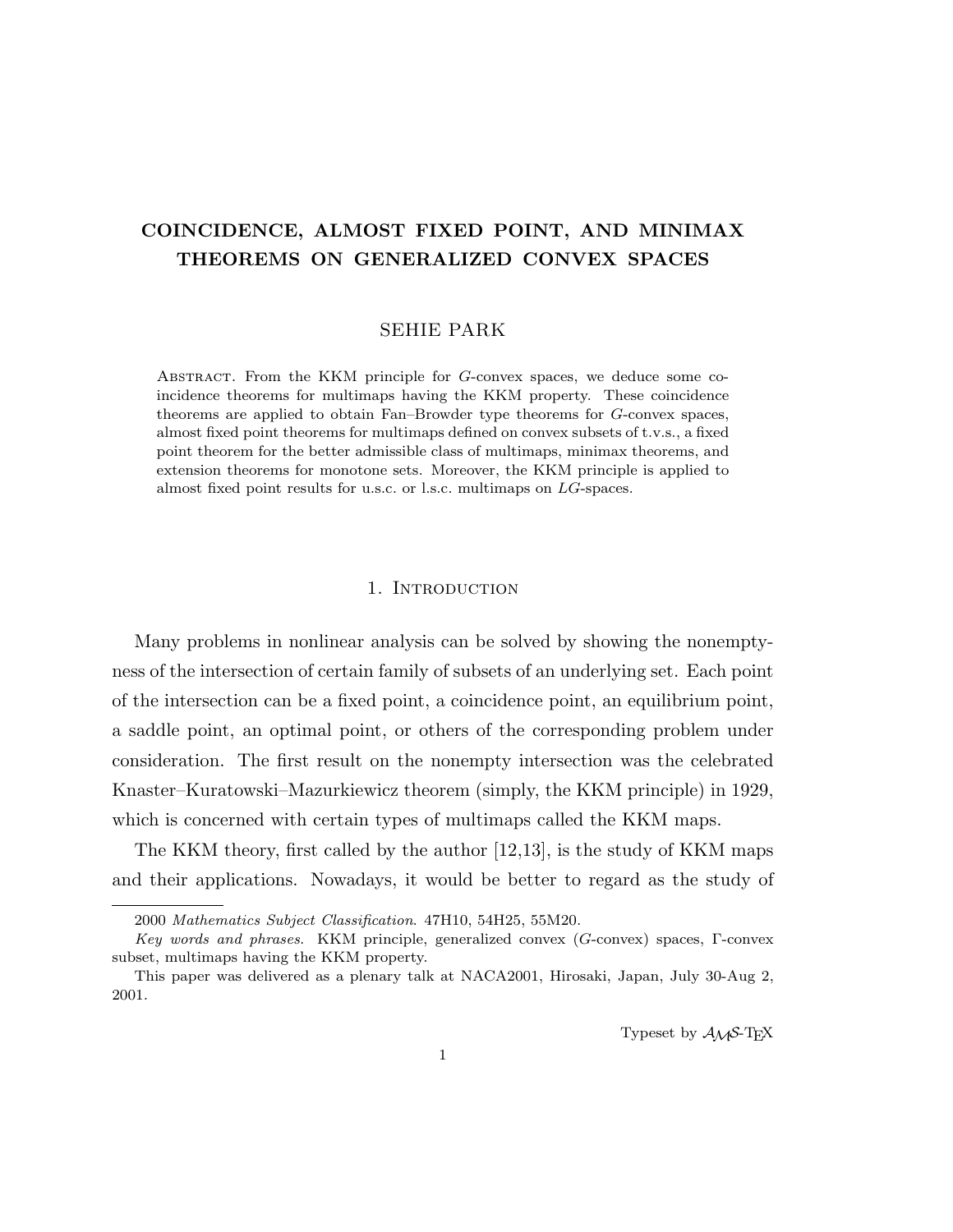applications of various equivalent formulations of the KKM principle. At the begining, the theory was mainly devoted to study on convex subsets of topological vector spaces (t.v.s.). Later, it has been extended to convex spaces by Lassonde, and to  $C$ -spaces (or  $H$ -spaces) by Horvath and others. Recently the KKM theory is extended to generalized convex (G-convex) spaces in a sequence of papers of the author; for details, see [19-23,25] and references therein.

In the KKM theory, there have appeared a number of coincidence theorems with many significant applications. In this paper, from the KKM principle for G-convex spaces, we deduce some coincidence theorems related to certain broad classes of multimaps (having the KKM property). These coincidence theorems are applied to obtain Fan–Browder type theorems for G-convex spaces, almost fixed point theorems for multimaps defined on convex subsets of t.v.s., a fixed point theorem for the better admissible class of multimaps, minimax theorems, and extension theorems for monotone sets. Moreover, the KKM principle is applied to almost fixed point results for u.s.c. or l.s.c. multimaps on LG-spaces.

## 2. The KKM theorem for G-convex spaces

A multimap (or simply, a map)  $F : X \to Y$  is a function from a set X into the power set of Y; that is, a function with the values  $F(x) \subset Y$  for  $x \in X$ and the fibers  $F^-(y) = \{x \in X | y \in F(x)\}\$ for  $y \in Y$ . For  $A \subset X$ , let  $F(A) := \bigcup \{F(x) \mid x \in A\}.$  Throughout this paper, we assume that multimaps have nonempty values otherwise explicitly stated or obvious from the context.

For topological spaces X and Y, a multimap  $F : X \to Y$  is said to be upper semicontinuous (u.s.c.) [resp. lower semicontinuous (l.s.c.)] if for each closed [resp. open] set  $B \subset Y$ ,  $F^{-}(B) = \{x \in X \mid F(x) \cap B \neq \emptyset\}$  is closed [resp. open] in  $X$ .

Let  $\langle D \rangle$  denote the set of all nonempty finite subsets of a set D.

A generalized convex space or a G-convex space  $(X, D; \Gamma)$  consists of a topological space X, a nonempty set D, and a multimap  $\Gamma : \langle D \rangle \to X$  such that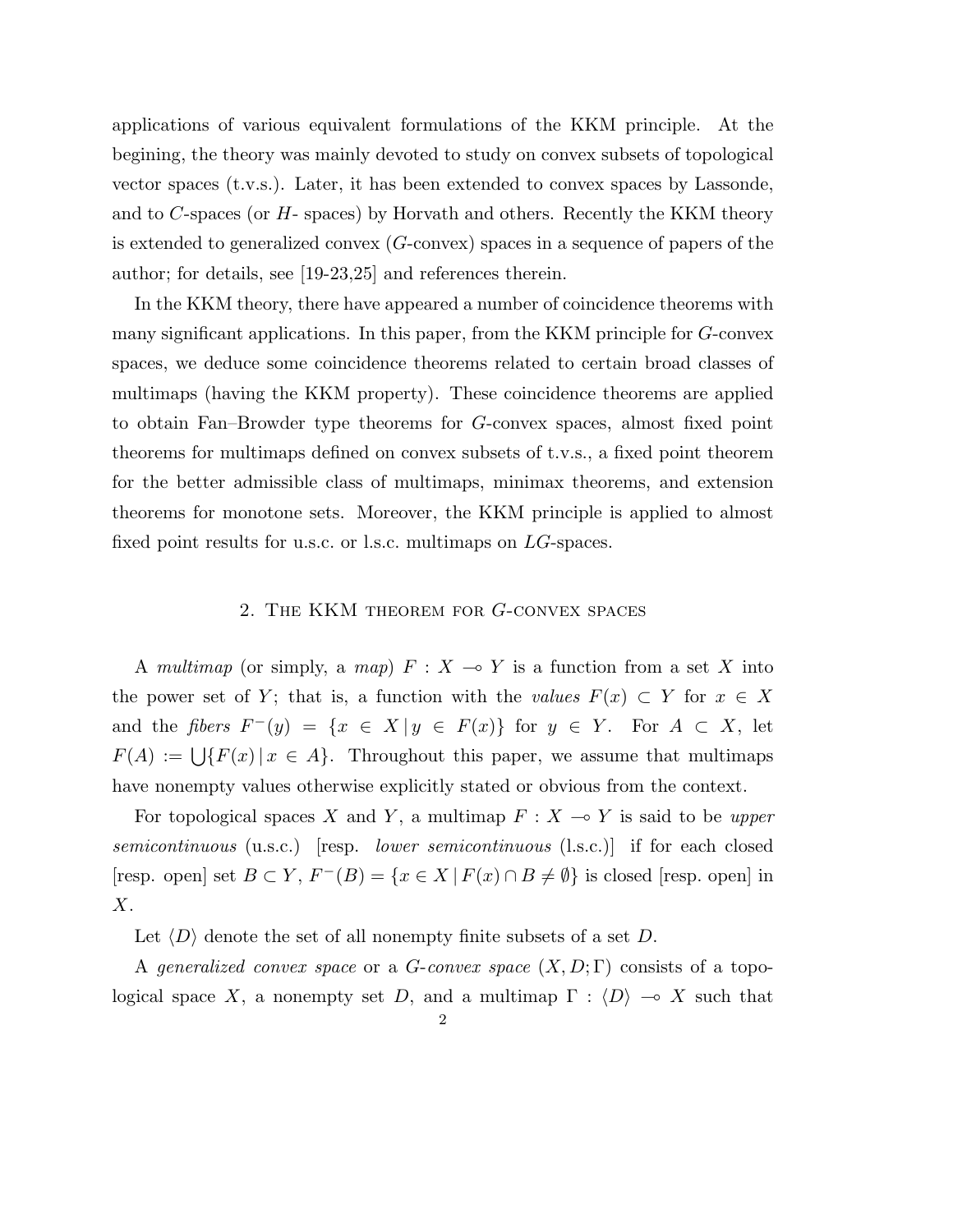for each  $A \in \langle D \rangle$  having  $n + 1$  elements, there exists a continuous function  $\phi_A : \Delta_n \to \Gamma_A := \Gamma(A)$  such that  $J \in \langle A \rangle$  implies  $\phi_A(\Delta_J) \subset \Gamma_J := \Gamma(J)$ .

Note that  $\Delta_n$  is an *n*-simplex with vertices  $v_0, v_1, \dots, v_n$ , and  $\Delta_j$  the face of  $\Delta_n$  corresponding to  $J \in \langle A \rangle$ ; that is, if  $A = \{a_0, a_1, \dots, a_n\}$  and  $J =$  ${a_{i_0}, a_{i_1}, \cdots, a_{i_k}} \subset A$ , then  $\Delta_J = \text{co}\{v_{i_0}, v_{i_1}, \cdots, v_{i_k}\}.$ 

In case to emphasize  $X \supset D$ ,  $(X, D; \Gamma)$  will be denoted by  $(X \supset D; \Gamma)$ ; and if  $X = D$ , then  $(X \supset X; \Gamma)$  by  $(X; \Gamma)$ .

For a G-convex space  $(X \supset D; \Gamma)$ , a subset  $Y \subset X$  is said to be  $\Gamma$ -convex if for each  $N \in \langle D \rangle$ ,  $N \subset Y$  implies  $\Gamma_N \subset Y$ .

Examples of G-convex spaces can be found in [20,21,23] and references therein. For a G-convex space  $(X, D; \Gamma)$ , a multimap  $F: D \to X$  is called a KKM map if

$$
\Gamma_N \subset F(N) \quad \text{for each } N \in \langle D \rangle.
$$

The following is a KKM theorem for G-convex spaces [20,21]:

**Theorem 2.1.** Let  $(X, D; \Gamma)$  be a G-convex space and  $F : D \to X$  a map such that

(1) F has closed [resp. open] values; and

 $(2)$  F is a KKM map.

Then  ${F(z)}_{z\in D}$  has the finite intersection property.

Further, if

(3)  $\bigcap_{z \in M} \overline{F(z)}$  is compact for some  $M \in \langle D \rangle$ , then we have

$$
\bigcap_{z \in D} \overline{F(z)} \neq \emptyset.
$$

Remark. There have appeared several variations of Theorem 2.1; see [21,25].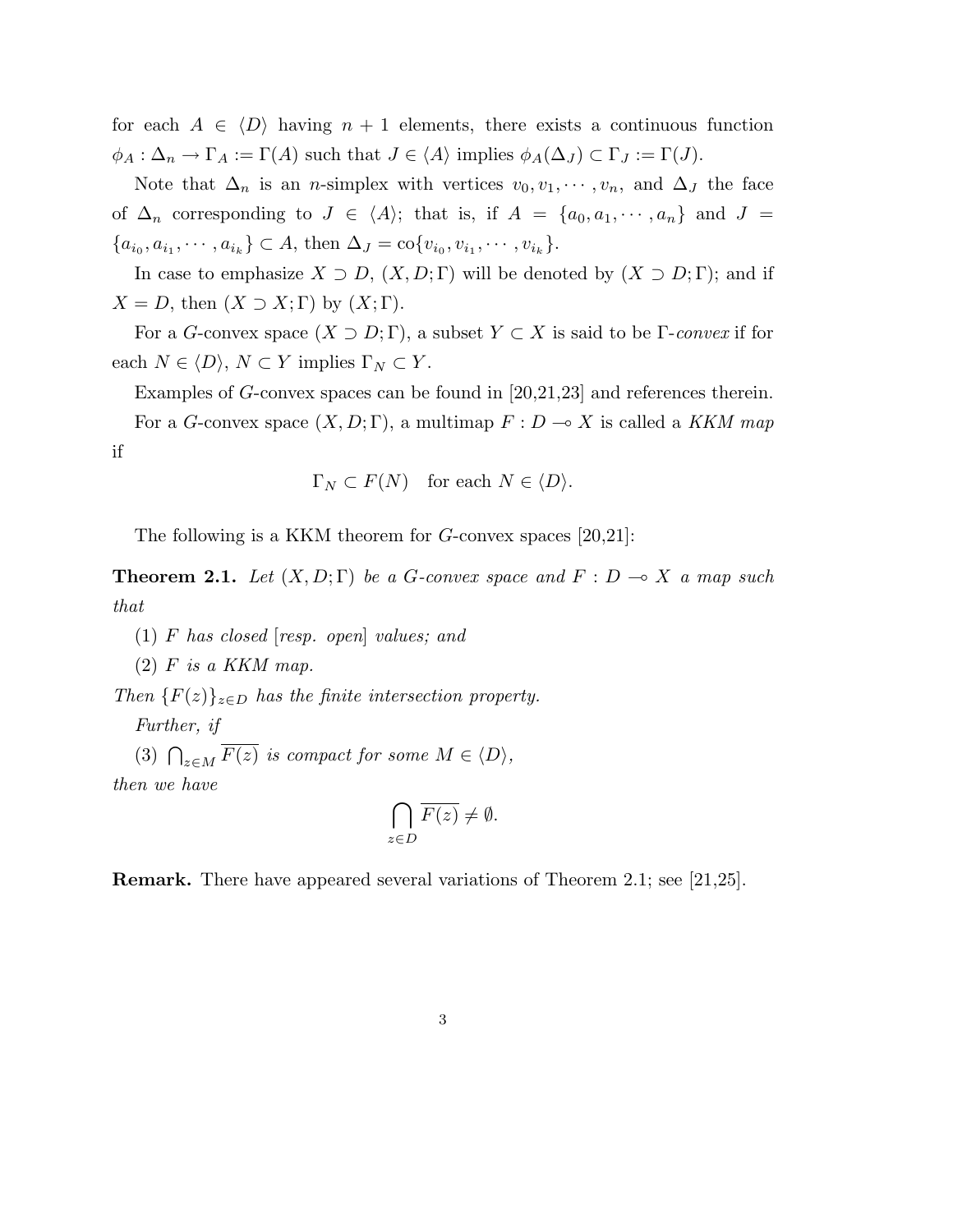#### 3. Coincidence theorems

Let  $(X, D; \Gamma)$  be a G-convex space and Y a topological space. A multimap  $F: X \to Y$  is said to have the KKM property if, for any map  $G: D \to Y$  with closed [open] values satisfying

$$
F(\Gamma_A) \subset G(A) \qquad \text{for all} \ \ A \in \langle D \rangle,
$$

the family  $\{G(z)\}_{z\in D}$  has the finite intersection property. We denote

 $\mathfrak{K}(X, Y) := \{F : X \multimap Y \mid F \text{ has the KKM property}\}.$ 

Some authors use the notation  $KKM(X, Y)$ . Note that  $1_X \in \mathfrak{K}(X, X)$  by Theorem 2.1. Moreover, if  $F: X \to Y$  is a continuous single-valued map or if  $F: X \to Y$ has a continuous selection, then it is easy to check that  $F \in \mathfrak{K}(X, Y)$ . Note that there are many known selection theorems due to Michael and others.

From now on,  $\mathfrak{K}\mathfrak{C}$  denote the class  $\mathfrak{K}$  for closed-valued maps  $G$ , and  $\mathfrak{K}\mathfrak{D}$  for open-valued maps G.

From Theorem 2.1, we derived the following basic coincidence theorem in [22]:

**Theorem 3.1.** Let  $(X, D; \Gamma)$  be a G-convex space, Y a topological space,  $S: D \rightarrow$  $Y, T : X \longrightarrow Y$ , and  $F \in \mathfrak{RC}(X, Y)$ . Suppose that

- (1) S has open values;
- (2) for each  $y \in F(X)$ ,  $M \in \langle S^-(y) \rangle$  implies  $\Gamma_M \subset T^-(y)$ ; and
- (3)  $\overline{F(X)} \subset S(N)$  for some  $N \in \langle D \rangle$ .

Then F and T have a coincidence point  $x_* \in X$ ; that is,  $F(x_*) \cap T(x_*) \neq \emptyset$ .

Theorem 3.1 is applied in [22] to the Fan–Browder theorem,  $\omega$ -connected spaces, and  $\Phi$ -spaces.

Similarly, for the class  $\mathfrak{SO}(X, Y)$ , we have the following basic coincidence theorem: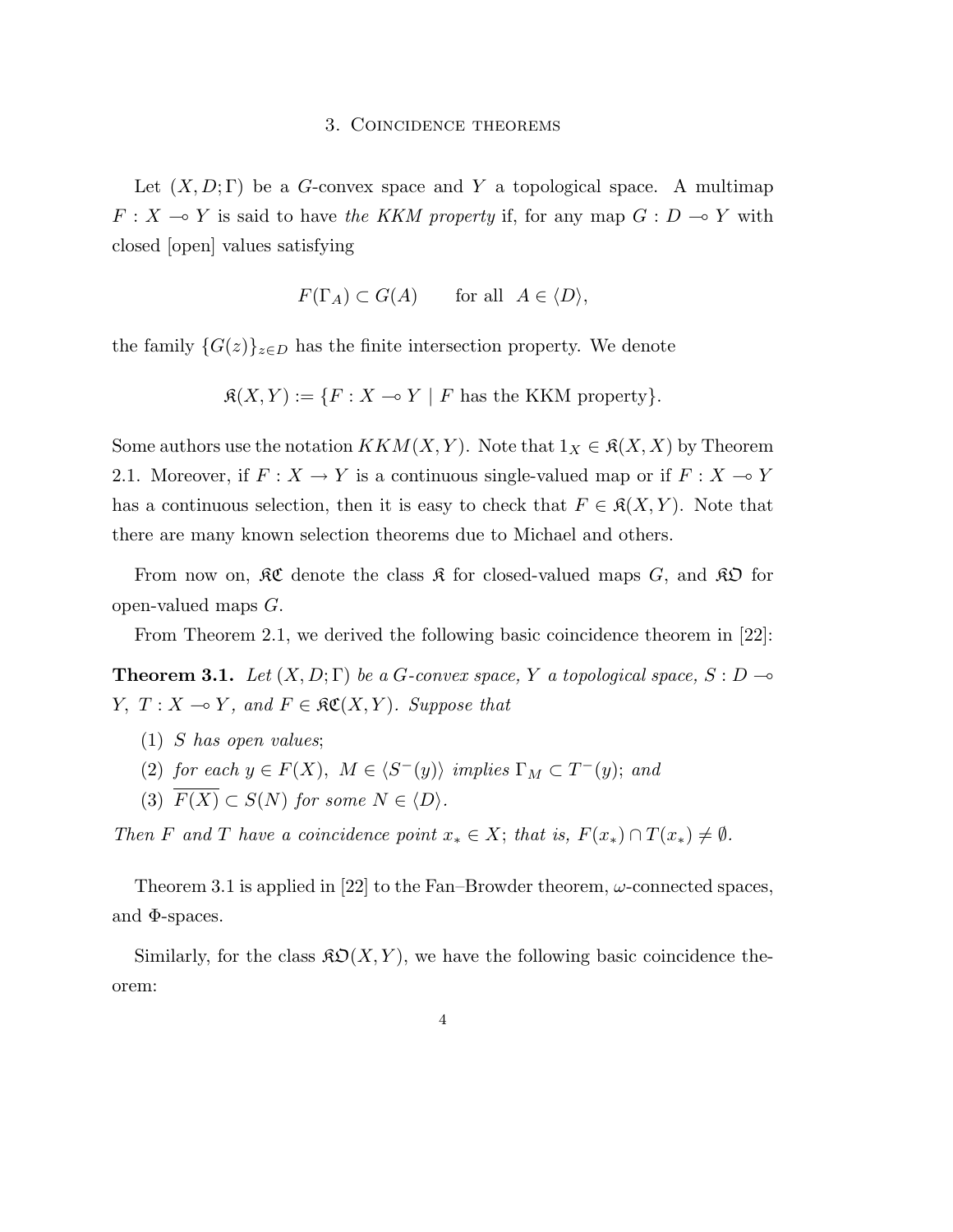**Theorem 3.1'.** Let  $(X, D; \Gamma)$  be a G-convex space, Y a topological space, S :  $D \multimap Y, T : X \multimap Y, and F \in \mathfrak{KO}(X, Y)$ . Suppose that

- (1) S has closed values;
- (2) for each  $y \in F(X)$ ,  $M \in \langle S^-(y) \rangle$  implies  $\Gamma_M \subset T^-(y)$ ; and
- (3)  $Y = S(N)$  for some  $N \in \langle D \rangle$ .

Then F and T have a coincidence point  $x_* \in X$ ; that is,  $F(x_*) \cap T(x_*) \neq \emptyset$ .

*Proof.* Define a map  $G: D \to Y$  by  $G(z) := Y \setminus S(z)$  for each  $z \in D$ . Then G has open values and

$$
\bigcap_{z \in N} G(z) = \bigcap_{z \in N} (Y \backslash S(z)) = Y \backslash \bigcup_{z \in N} S(z) \subset Y \backslash Y = \emptyset.
$$

Therefore  $\{G(z)\}_{z\in D}$  does not have the finite intersection property.

Since  $F \in \mathfrak{RO}(X, Y)$ , we have

$$
F(\Gamma_A) \not\subset G(A) \qquad \text{for some } A \in \langle D \rangle.
$$

Hence, there exists a  $y_0 \in F(\Gamma_A) \subset Y$  such that  $y_0 \notin G(z) = Y \setminus S(z)$  for all  $z \in A$ . Therefore,  $y_0 \in S(z)$  or  $z \in S^{-}(y_0)$  for all  $z \in A$  and hence  $A \in \langle S^{-}(y_0) \rangle$ . Since  $y_0 \in F(X)$ , by (2), we have  $\Gamma_A \subset T^{-}(y_0)$  and hence  $y_0 \in F(\Gamma_A) \subset F(T^{-}(y_0))$ . Therefore, there exists an  $x_* \in T^{-}(y_0)$  such that  $y_0 \in F(x_*)$ , and hence we have  $y_0 \in F(x_*) \cap T(x_*)$ . This completes our proof.

**Remark.** It would be possible to replace the class  $\mathcal{R}$  in this paper by the so-called S-KKM class introduced by some authors. However, we will not do this in the present paper.

## 4. The Fan–Browder fixed point theorem and maximal elements

By putting  $X = Y$  and  $F = 1_X$  in Theorems 3.1 and 3.1', we have a general form of the Fan–Browder theorem for G-convex spaces: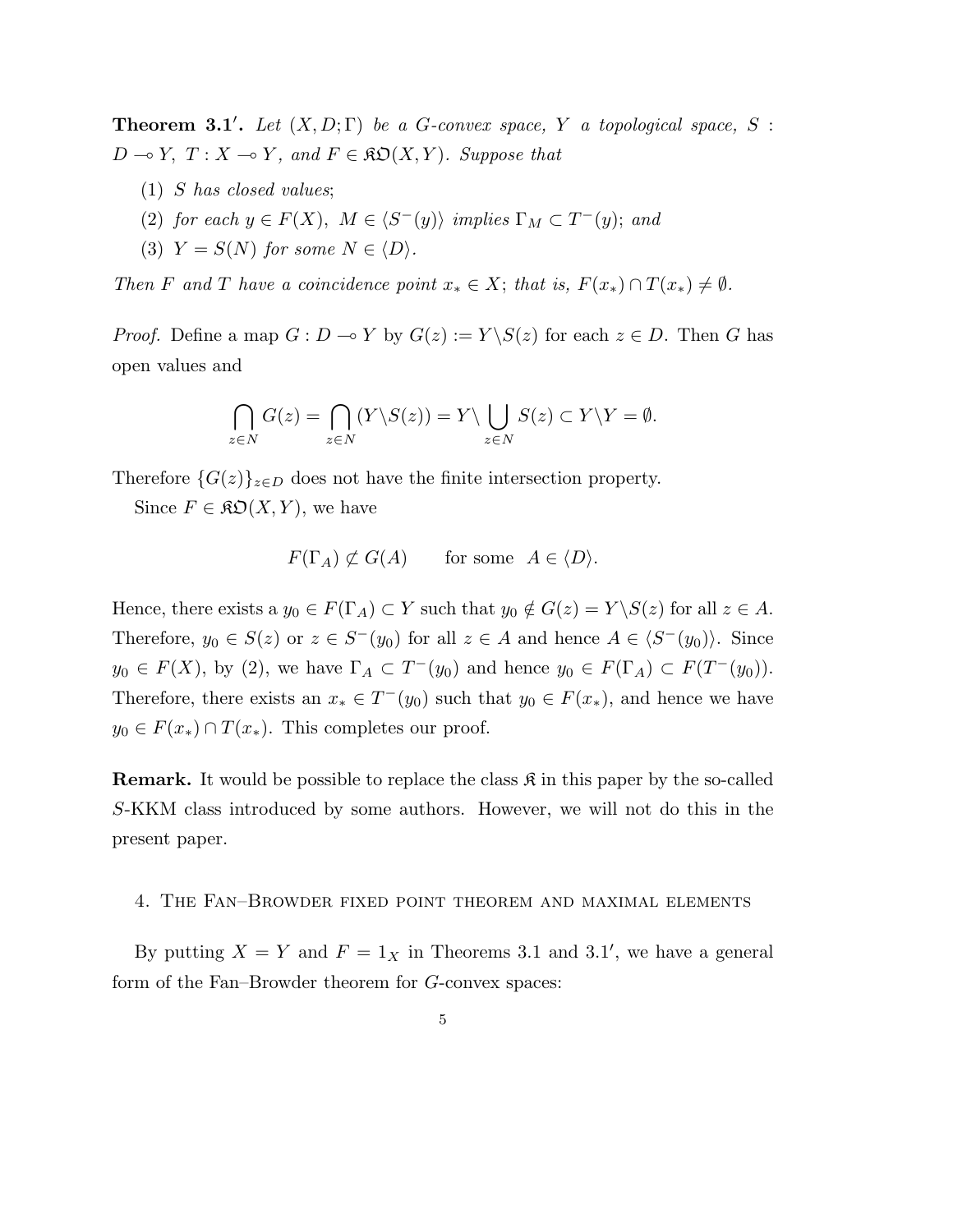**Theorem 4.1.** Let  $(X, D; \Gamma)$  be a G-convex space, and  $S : D \to X, T : X \to X$ two maps satisfying

- (1) for each  $z \in D$ ,  $S(z)$  is open [resp. closed];
- (2) for each  $y \in X$ ,  $M \in \langle S^-(y) \rangle$  implies  $\Gamma_M \subset T^-(y)$ ; and
- (3)  $X = S(N)$  for some  $N \in \langle D \rangle$ .

Then T has a fixed point  $x_0 \in X$ ; that is,  $x_0 \in T(x_0)$ .

Theorem 4.1 is obtained in [22] and applied to various forms of the Fan–Browder theorem, the Ky Fan intersection theorem, and the Nash equilibrium theorem for G-convex spaces.

From Theorem 4.1, we deduce the following new result:

**Theorem 4.2.** Let  $(X \supset D; \Gamma)$  be a G-convex space and  $A : X \multimap X$  be a multimap such that  $A(x)$  is  $\Gamma$ -convex for each  $x \in X$ . If there exist  $z_1, z_2, \dots, z_n \in$ D and nonempty open [resp. closed] subsets  $G_i \subset A^-(z_i)$  for  $i=1,2,\cdots,n$  such that  $X = \bigcup_{i=1}^n$  $\sum_{i=1}^n G_i$ , then A has a fixed point.

*Proof.* Let  $N := \{z_1, z_2, \dots, z_n\} \subset D$  and define a map  $S : D \to X$  by  $S(z_i) := G_i$ for each  $z_i \in N$  and  $S(z) := \emptyset$  for each  $z \in D\backslash N$ . Then (1)  $S(z)$  is open [resp. closed] for each  $z \in D$ ; and (3)  $X = S(N)$ .

Since  $S(z_i) := G_i \subset A^-(z_i)$  for all  $z_i \in N$  and  $\emptyset = S(z) \subset A^-(z)$  for all  $z \in D\backslash N$ , we have  $S(z) \subset A^{-}(z)$  for all  $z \in D$ . Therefore, for any  $y \in X$  and  $z \in D, y \in S(z)$  implies  $y \in A^{-}(z)$ , and hence,  $z \in S^{-}(y)$  implies  $z \in A(y)$ . This shows  $S^-(y) \subset A(y)$  for each  $y \in X$ .

Let us define a map  $T : X \to X$  by  $T^-(y) := A(y)$  for  $y \in X$ . Then we have  $S^-(y) \subset A(y) = T^-(y)$  and  $T^-(y)$  is Γ-convex for each  $y \in X$ . Hence, condition (2) of Theorem 4.1 holds. Therefore, by Theorem 4.1, T has a fixed point  $x_0 \in X$ , and hence,  $x_0 \in T^-(x_0) = A(x_0)$ . This completes our proof.

Any binary relation R in a set X can be regarded as a multimap  $T : X \longrightarrow X$ (may have empty values) and conversely by the following obvious way:

$$
y \in T(x)
$$
 if and only if  $(x, y) \in R$ .  
6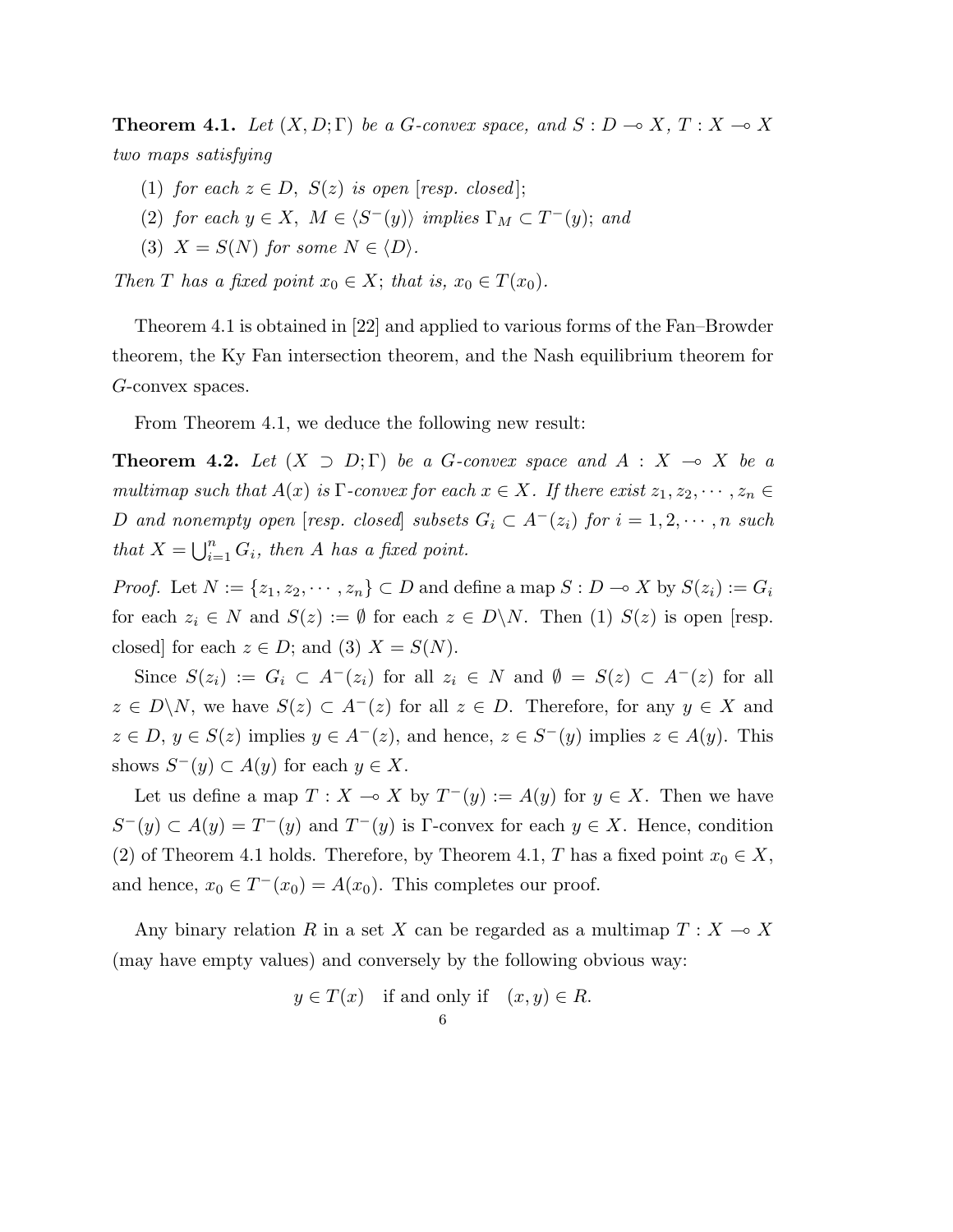Therefore, a point  $x_0 \in X$  is called a *maximal element* of a multimap  $T : X \longrightarrow X$ if  $T(x_0) = \emptyset$ . Similarly, a point  $y_0 \in X$  is called a minimal element of  $T : X \to X$ if  $T^-(y_0) = \emptyset$ .

The Fan–Browder type fixed point theorem for topological vector spaces is used by Borglin and Keiding [2] and Yannelis and Prabhakar [27] to the existence of maximal elements in mathematical economics. We give a generalization of their result as follows:

**Theorem 4.3.** Let  $(X, D; \Gamma)$  be a compact G-convex space and  $S: X \rightarrow D$ ,  $T : X \longrightarrow X$  two maps such that

- (1)  $S^{-}(z)$  is open for each  $z \in D$ ;
- (2) for each  $x \in X$ ,  $N \in \langle S(x) \rangle$  implies  $\Gamma_N \subset T(x)$ ; and
- (3) for each  $x \in X$ ,  $x \notin T(x)$ .

Then there exists an  $\hat{x} \in X$  such that  $S(\hat{x}) = \emptyset$ .

*Proof.* Suppose  $S(x) \neq \emptyset$  for all  $x \in X$ . Then X is covered by  $\{S^-(z) : z \in D\}$ . Since X is compact, we have  $X = S^{-1}(N)$  for some  $N \in \langle D \rangle$ . Now, by applying Theorem 4.1 with  $(S^-, T^-)$  instead of  $(S, T)$ , we have a point  $x_0 \in X$  such that  $x_0 \in T^-(x_0)$  or  $x_0 \in T(x_0)$ . This contradicts (3). This completes our proof.

Note that, in case  $X = D$ , Theorem 4.3 reduces to a maximal element theorem. Moreover, from Theorem 4.1, we have the following minimal element theorem:

**Theorem 4.4.** Let  $(X, D; \Gamma)$  be a G-convex space, and  $S : D \to X, T : X \to X$ two maps satisfying

- (1) for each  $z \in D$ ,  $S(z)$  is open [resp. closed];
- (2) for each  $y \in X$ ,  $M \in \langle S^-(y) \rangle$  implies  $\Gamma_M \subset T^-(y)$ ;
- (3)  $T(X) \subset S(N)$  for some  $N \in \langle D \rangle$ ; and
- (4)  $x \notin T(x)$  for all  $x \in X$ .

Then T has a minimal element  $x_* \in X$ ; that is,  $T^-(x_*) = \emptyset$ .

*Proof.* Suppose contrary that  $T^-(x) \neq \emptyset$  for each  $x \in X$ . Then T is surjective, that is,  $X = T(X) = S(N)$ . Hence, by Theorem 4.1, T has a fixed point. This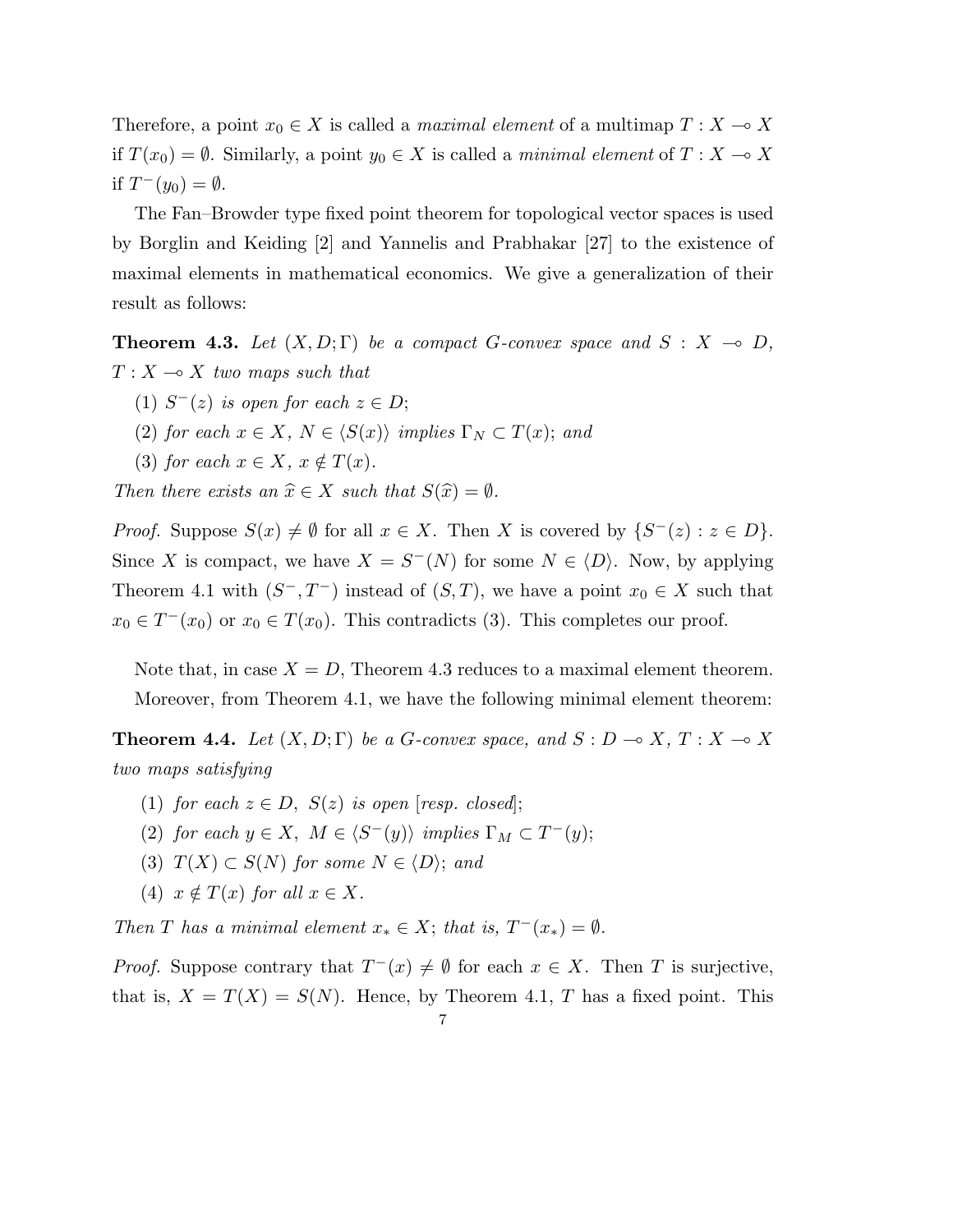contradicts (4).

#### 5. Almost fixed points

A G-convex space  $(X \supset D; \Gamma)$  is called an LG-space (or a locally G-convex space) if  $X = (X, \mathcal{U})$  is a Hausdorff uniform space such that D is dense in X and if there exists a basis  $\{V_{\lambda}\}_{\lambda \in I}$  for the uniformity U such that for each  $\lambda \in I$ ,  $\{x \in X \mid C \cap V_\lambda[x] \neq \emptyset\}$  is Γ-convex whenever  $C \subset X$  is Γ-convex, where

$$
V_{\lambda}[x] = \{x' \in X \mid (x, x') \in V_{\lambda}\}.
$$

For a C-space  $(X; \Gamma)$ , an LG-space reduces to an LC-space [8,9] (or a locally Cconvex space  $[26]$ . Any nonempty convex subset X of a locally convex Hausdorff t.v.s. E is an obvious example of an LC-space  $(X; \Gamma)$  with  $\Gamma_A = \text{co } A$  for  $A \in \langle X \rangle$ . For other examples, see [8,26].

A G-convex space  $(X; \Gamma)$  is called an LG-metric space if X is equipped with a metric d such that for any  $\varepsilon > 0$ , the set  $\{x \in X \mid d(x, C) < \varepsilon\}$  is Γ-convex whenever  $C \subset X$  is Γ-convex and open balls are Γ-convex. This notion generalizes that of LC-metric spaces due to Horvath [8].

From the KKM Theorem 2.1, we obtain the following almost fixed point theorem for u.s.c. or l.s.c. multimaps on LG-spaces:

**Theorem 5.1.** Let  $(X \supset D; \Gamma)$  be an LG-space and  $T : X \to X$  an u.s.c. [resp., a l.s.c.] multimap with  $\Gamma$ -convex values such that  $T(X)$  is totally bounded. Then T has the almost fixed point property [that is, for each  $V \in \{V_{\lambda}\}_{{\lambda}\in I}$ , there exists an  $x_V \in X$  such that  $T(x_V) \cap V[x_V] \neq \emptyset$ .

*Proof.* We may assume that  $V_{\lambda}$  is always closed [resp. open] for  $\lambda \in I$ . Let  $V \in$  ${V_{\lambda}}_{\lambda \in I}$ . Then there exists an open member W of U such that  $W \subset V$ . Note that for each  $x \in X$ ,  $W[x]$  is an open neighborhood of x. Since  $K := \overline{T(X)}$  is totally bounded and D is dense in X, there exists an  $M := \{y_1, \ldots, y_n\} \in \langle D \rangle$  such that  $K \subset$ S  $y\in M W[y].$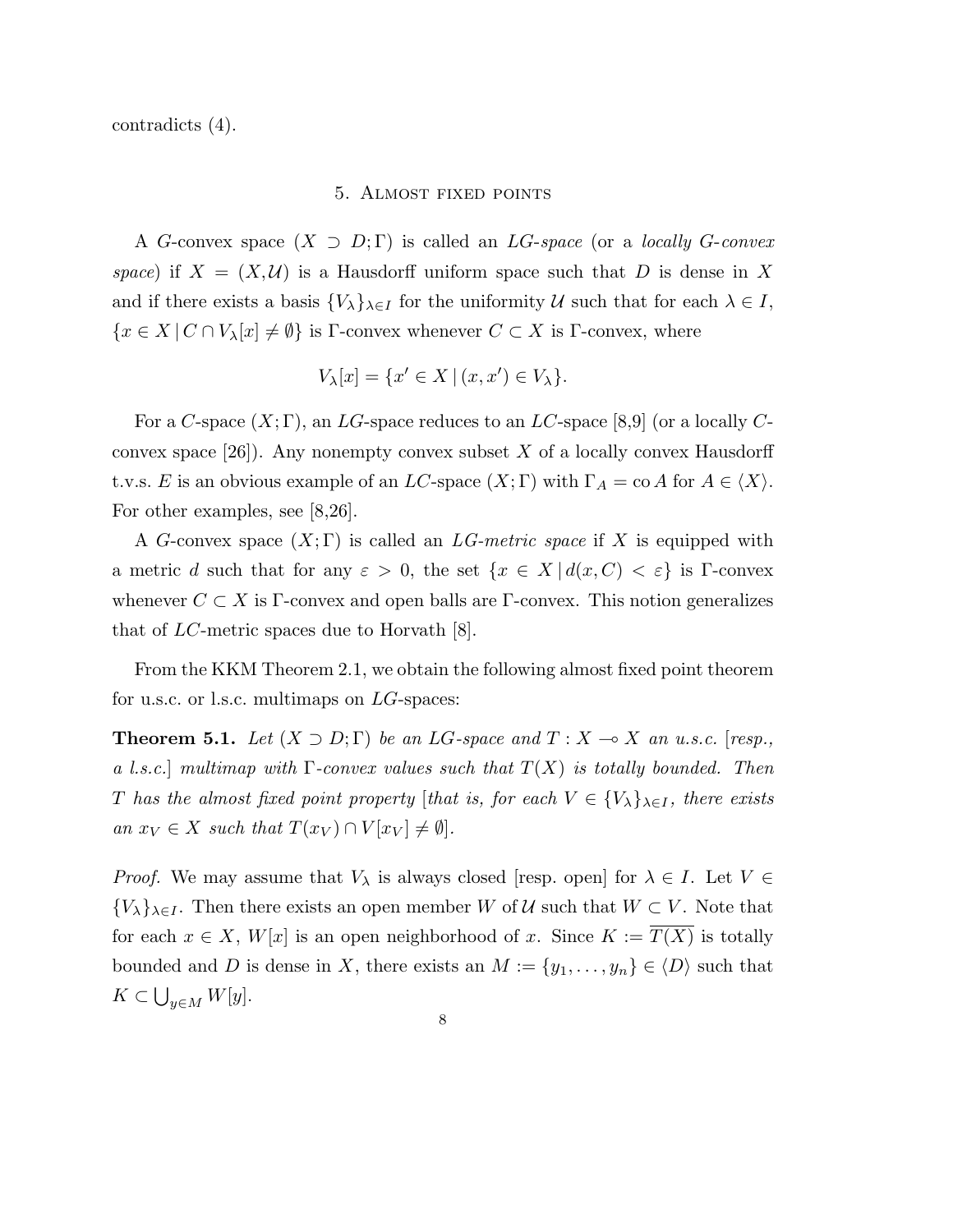For each  $y_i \in M$ , let  $F(y_i) := \{x \in X \mid T(x) \cap V[y_i] = \emptyset\}$ . Since T is u.s.c. [resp. l.s.c.], each  $F(y_i)$  is open [resp. closed]. Moreover, since  $T(X) \subset K \subset \bigcup_{i=1}^n$  $\sum_{i=1}^{n} V[y_i],$ we have

$$
\bigcap_{i=1}^{n} F(y_i) \subset \{x \in X \mid T(x) \cap \bigcup_{i=1}^{n} V[y_i] = \emptyset\} = \emptyset.
$$

We will apply Theorem 2.1 to the G-convex space  $(X \supset M; \Gamma)$ . Since the conclusion of Theorem 2.1 does not hold,  $F : M \to X$  can not be a KKM map; that is, there exist an  $N \in \langle M \rangle$  and an  $x_V \in \Gamma_N$  such that  $x_V \notin F(N) = \bigcup_{y \in N} F(y)$ . Hence  $T(x_V) \cap V[y] \neq \emptyset$  for all  $y \in N$ , and

$$
N \subset L := \{ y \in X \mid T(x_V) \cap V[y] \neq \emptyset \}.
$$

Since  $T(x_V)$  is Γ-convex and  $(X \supset D; \Gamma)$  is an LG-space, L is Γ-convex. Therefore,  $x_V \in \Gamma_N \subset L$  and hence  $T(x_V) \cap V[x_V] \neq \emptyset$ .

From Theorem 5.1, we can deduce the following fixed point theorem in [23]:

**Theorem 5.2.** Let  $(X \supset D; \Gamma)$  be an LG-space and  $T : X \to X$  a compact u.s.c. multimap with closed  $\Gamma$ -convex values. Then T has a fixed point  $x_0 \in X$ ; that is,  $x_0 \in T(x_0)$ .

*Proof.* For each basis element V, there exist  $x_V, y_V \in X$  such that  $y_V \in T(x_V)$ and  $y_V \in V[x_V]$ . Since  $T(X)$  is relatively compact, we may assume that the net  $y_V$  converges to some  $x_0 \in K$ . Then  $x_V$  also converges to  $x_0$ . Since T is u.s.c. with closed values, the graph of T is closed in  $X \times \overline{T(X)}$ , and hence we have  $x_0 \in T(x_0)$ . This completes our proof.

In [23], Theorem 5.2 is applied to various fixed point theorems for LG-spaces, LC-spaces, hyperconvex spaces, and normed vector spaces. For example, we have the following:

**Corollary** (Himmelberg). Let X be a nonempty convex subset of a locally convex Hausdorff topological vector space E and  $T : X \rightarrow X$  a compact u.s.c. multimap with closed convex values. Then T has a fixed point  $x_0 \in T(x_0)$ .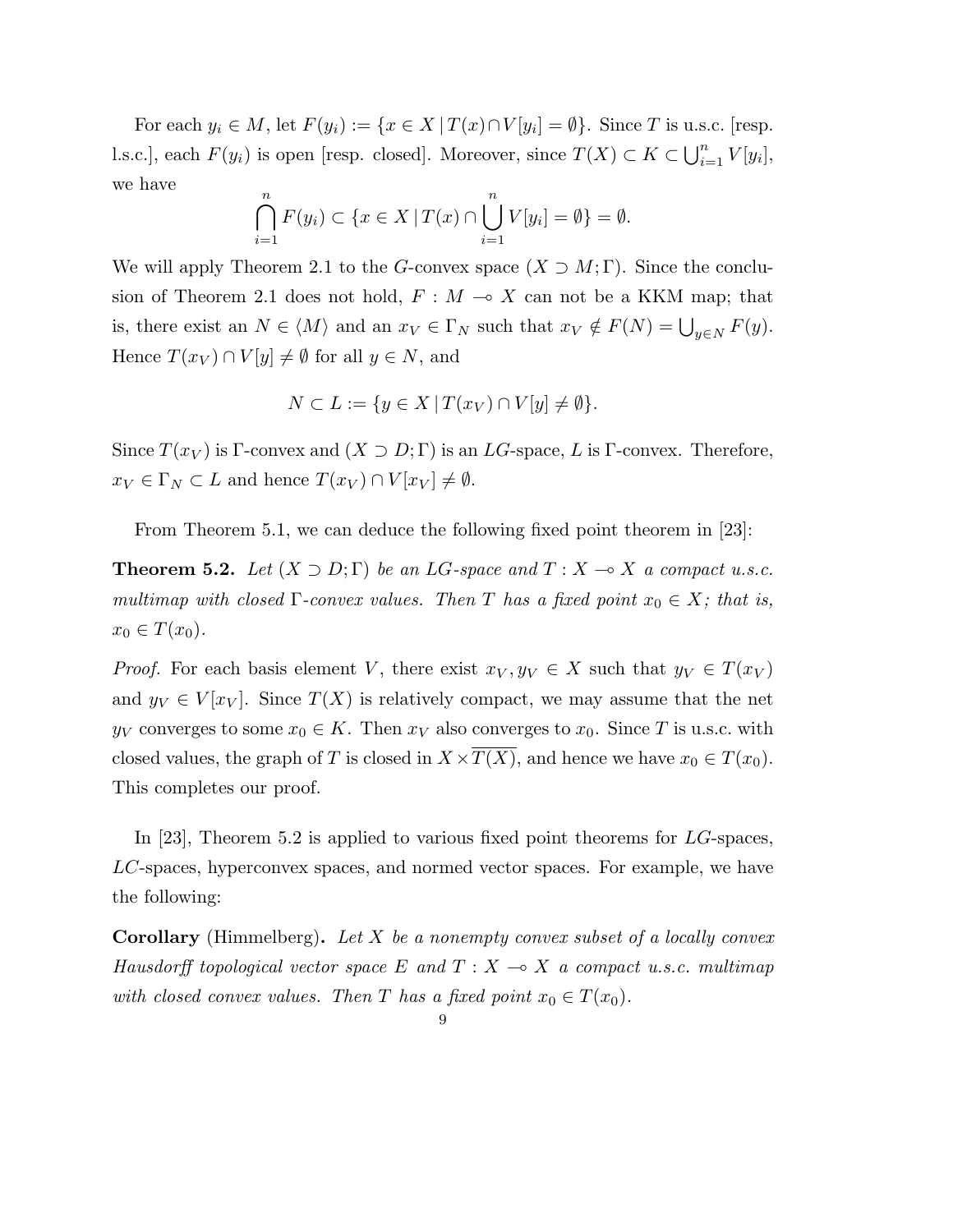Recall that the Himmelberg theorem unifies and generalizes historically wellknown fixed point theorems due to Brouwer, Schauder, Tychonoff, Kakutani, Bohnenblust and Karlin, Fan, Glicksberg, Hukuhara, and others. For the literature, see [17].

For convex subsets of a t.v.s., from Theorem 3.1, we have the following almost fixed point theorem for the class  $\Re$ **C**:

**Theorem 5.3.** Let X be a convex subset of a t.v.s. E and  $F \in \mathcal{RC}(X,X)$  such that  $F(X)$  is totally bounded. Then for any convex neighborhood V of 0 in E, there exists an  $x_* \in X$  such that  $F(x_*) \cap (x_* + V) \neq \emptyset$ .

*Proof.* Define  $S = T : X \to X$  by  $T(x) = (x + V) \cap X$  for each  $x \in X$ . We may assume that V is open, convex, and symmetric. Then  $T(x)$  is open for each  $x \in X$ . Moreover, for each  $y \in X$ ,

$$
T^-(y) = \{ x \in X \mid y \in (x + V) \cap X \} = \{ x \in X \mid x \in y - V \}
$$

is convex. Since  $F(X)$  is totally bounded, there exists a subset  $\{x_1, x_2, \dots, x_n\} \subset$ X such that

$$
\overline{F(X)} \subset \bigcup_{i=1}^{n} (x_i + V) \cap X = \bigcup_{i=1}^{n} T(x_i).
$$

Therefore, by Theorem 3.1, the conclusion follows.

Similarly, from Theorem 3.1', we can obtain the following for the class  $\mathcal{R}\mathcal{D}$ :

**Theorem 5.3'.** Let X be a totally bounded convex subset of a t.v.s. E and  $F \in$  $\mathfrak{K} \mathfrak{O}(X,X)$ . Then for each closed convex neighborhood V of 0 in E, there exists an  $x_* \in X$  such that  $F(x_*) \cap (x_* + V) \neq \emptyset$ .

From Theorem 5.3, we immediately have the following as in the proof of Theorem 5.2: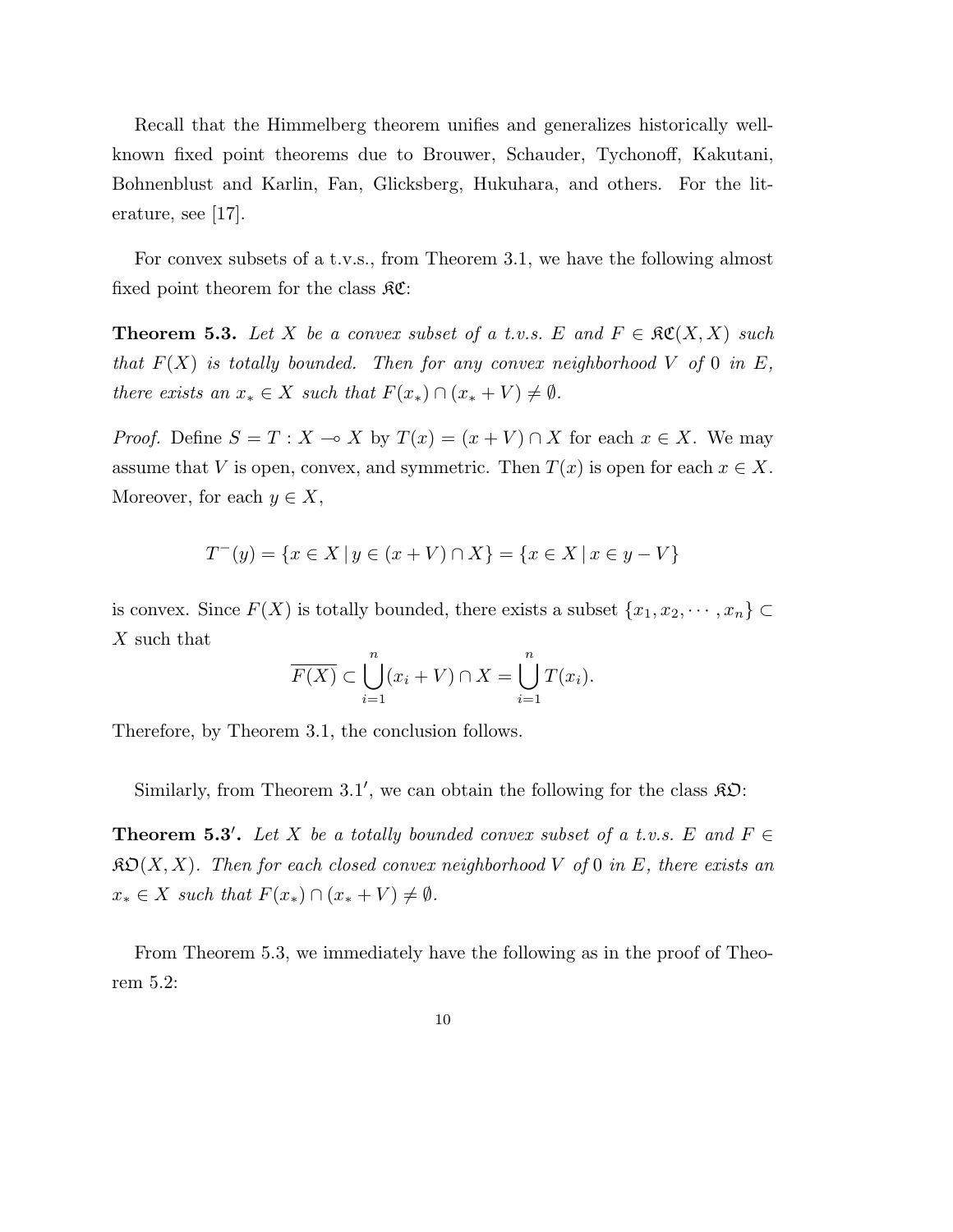**Theorem 5.4.** (Chang–Yen [4]) Let X be a convex subset of a locally convex Hausdorff t.v.s. E. Then any closed compact map  $F \in \mathcal{RC}(X,X)$  has a fixed point.

A convex space X (in the sense of Lassonde) is a nonempty convex set with any topology that induces the Euclidean topology on the convex hulls of its finite subsets. Such convex hulls are called polytopes.

Let X and Y be topological spaces. An *admissible class*  $\mathfrak{A}_{c}^{\kappa}(X, Y)$  of maps  $T : X \longrightarrow Y$  is one such that, for each compact subset K of X, there exists a map  $S \in \mathfrak{A}_c(K,Y)$  satisfying  $S(x) \subset T(x)$  for all  $x \in K$ ; where  $\mathfrak{A}_c$  is consisting of finite composites of maps in  $\mathfrak{A}$ , and  $\mathfrak{A}$  is a class of maps satisfying the following properties:

- (i)  $\mathfrak A$  contains the class  $\mathbb C$  of (single-valued) continuous functions;
- (ii) each  $F \in \mathfrak{A}_c$  is upper semicontinuous and compact-valued; and
- (iii) for each polytope P, each  $F \in \mathfrak{A}_c(P, P)$  has a fixed point, where the intermediate spaces of composites are suitably chosen for each A.

Examples of  $\mathfrak A$  are continuous functions  $\mathbb C$ , the Kakutani maps  $\mathbb K$  (with convex values and codomains are convex spaces), the Aronszajn maps M (with  $R_{\delta}$  values), the acyclic maps  $V$  (with acyclic values), the Powers maps  $V_c$ , the O'Neil maps N (continuous with values of one or m acyclic components, where m is fixed), the approachable maps A (whose domains and codomains are subsets of uniform spaces), admissible maps of Górniewicz,  $\sigma$ -selectional maps of Haddad and Lasry, permissible maps of Dzedzej, and others. Further,  $\mathbb{K}_c^+$  due to Lassonde,  $\mathbb{V}_c^+$  due to Park *et al.*, and approximable maps  $A^{\kappa}$  due to Ben-El-Mechaiekh and Idzik are examples of  $\mathfrak{A}_{c}^{\kappa}$ . For the literature, see [13,14,17].

We now define a "better" admissible class of maps defined on a convex space  $X$ :

$$
F \in \mathfrak{B}(X, Y) \iff \text{for any polytope } P \text{ in } X \text{ and any } f \in \mathbb{C}(F(P), P),
$$
  

$$
f(F|_{P}) : P \multimap P \text{ has a fixed point.}
$$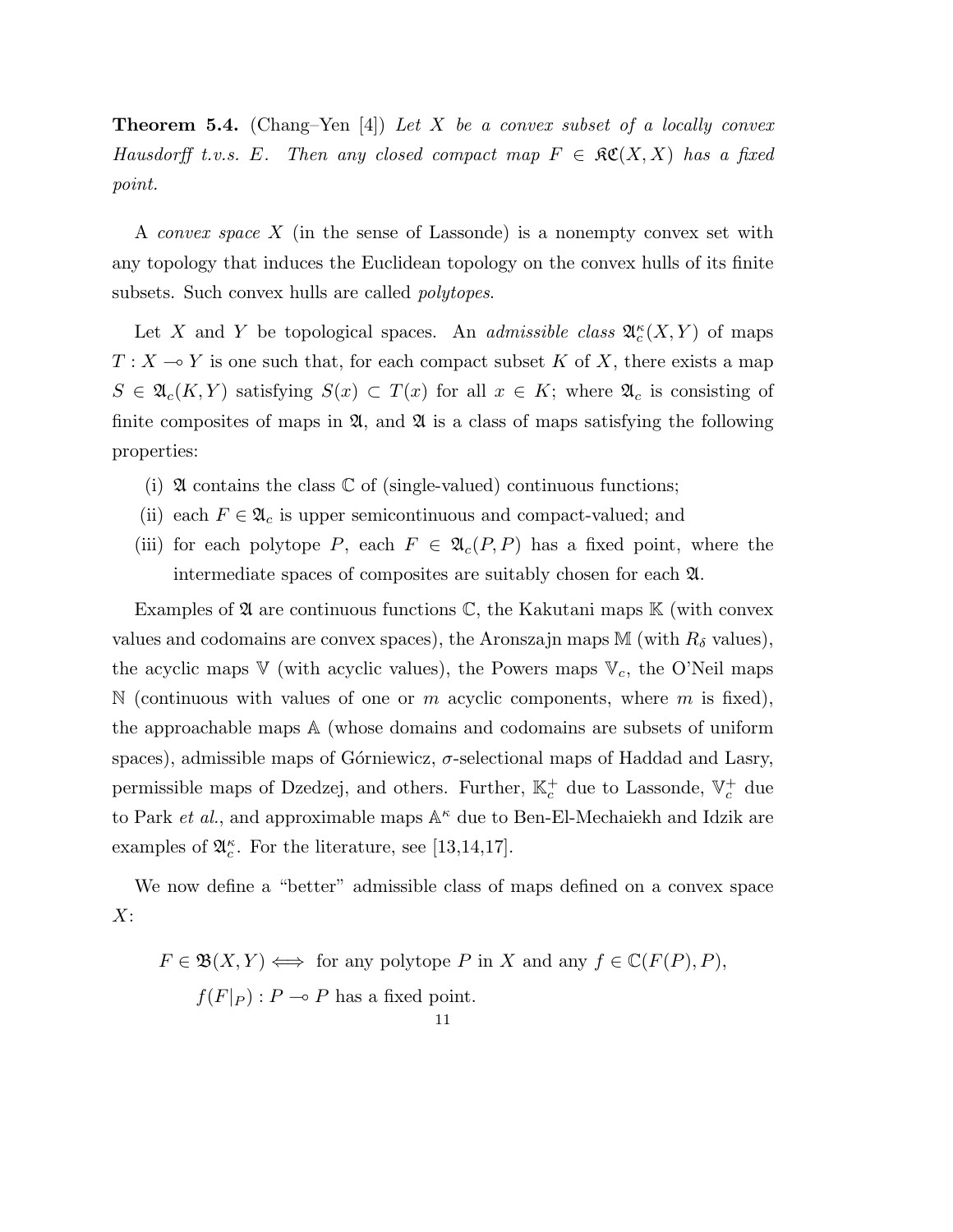Note that  $\mathfrak{A}_{c}^{\kappa} \subset \mathfrak{B}$  and some examples of maps in  $\mathfrak{B}$  not belonging to  $\mathfrak{A}_{c}^{\kappa}$  were given in [15].

The following is known [14,15]:

**Lemma.** Let  $X$  be a convex space and  $Y$  a Hausdorff space. Then

- (1)  $\mathfrak{A}_{c}^{\kappa}(X,Y) \subset \mathfrak{K}\mathfrak{C}(X,Y)$ ; and
- (2) in the class of closed compact multimaps, two classes  $\mathfrak{B}(X,Y)$  and  $\mathfrak{K}(X,Y)$ coincide.

It should be noted that there have been found only a few trivial examples of maps in  $\mathfrak{RC}(X,Y)$  which are not in  $\mathfrak{A}_{c}^{\kappa}$  or  $\mathfrak{B}$ ; see [4].

From Theorem 5.4 and Lemma, we have the following:

**Theorem 5.5.** Let X be a convex subset of a locally convex Hausdorff t.v.s.  $E$ . Then any closed compact map  $F \in \mathfrak{B}(X,X)$  has a fixed point.

Later, we found that Theorem 5.5 holds for an admissible (in the sense of Klee) convex subset X of a Hausdorff t.v.s.  $E$ ; see [17].

#### 6. Minimax theorems

In this section, Z denotes a complete linearly ordered space, that is, a linearly ordered set whose every subset has a least upper bound. Examples are the extended real line  $\overline{R}$ , the extended Euclidean space  $\overline{R}^n$ , and any compact (in the Euclidean topology) subset of  $\mathbb{R}^n$  with respect to the lexicographic order; see Komornik [11]. Our aim in this section is to show that the results in our previous work [18] can be extended to G-convex spaces.

For a topological space X, a function  $f: X \to Z$  is said to be *lower* [resp. upper] semicontinuous (l.s.c.) [resp. u.s.c.] whenever  $\{x \in X | f(x) > z\}$  [resp.  ${x \in X | f(x) < z}$  is open in X for each  $z \in Z$ .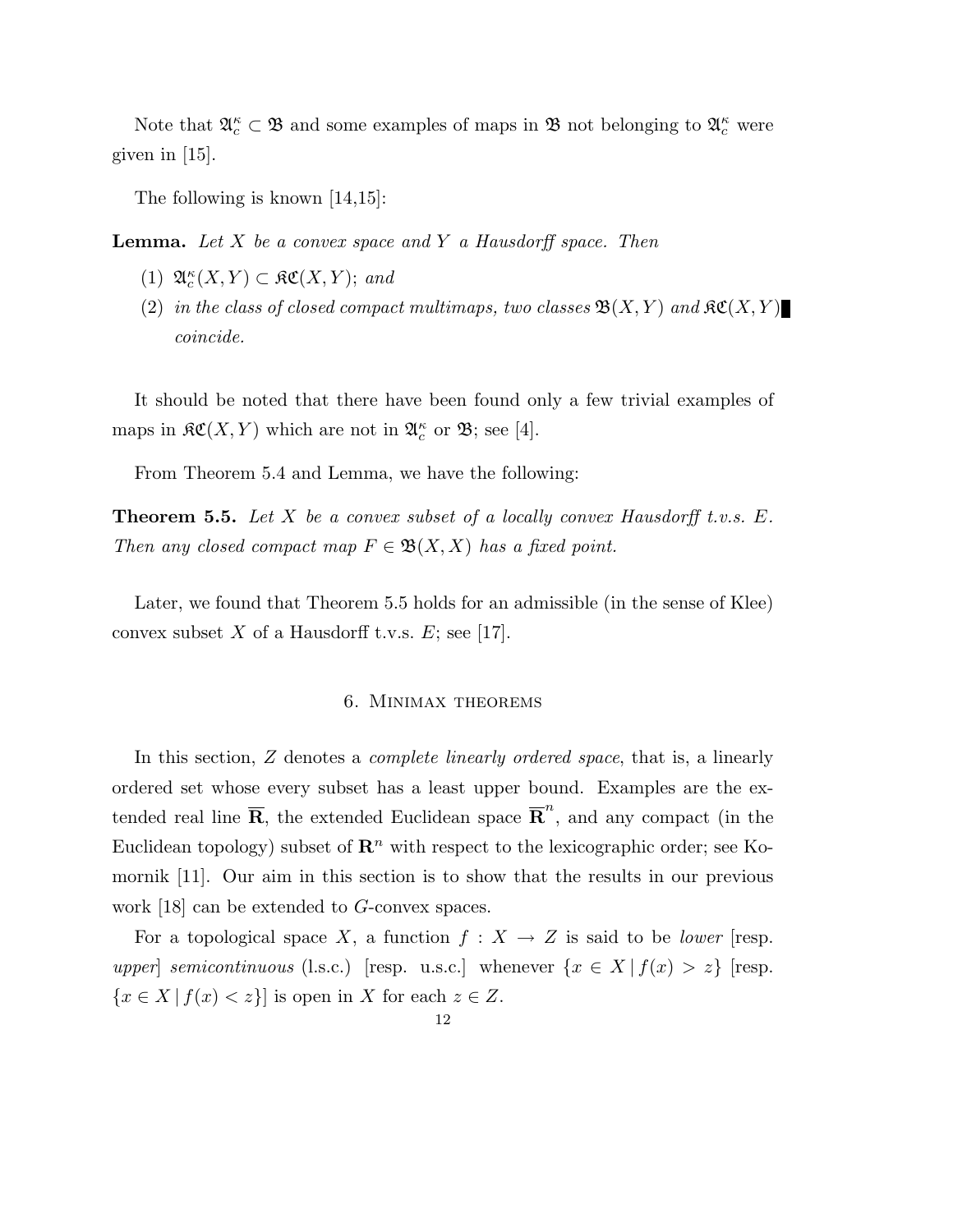If X is compact and  $f: X \to Z$  is l.s.c., then there exists an  $x_0 \in X$  such that  $f(x_0) = \inf_{x \in X} f(x)$ . For any family  $\{f_i\}_{i \in I}$  of l.s.c. functions  $f_i: X \to Z$ , the function  $\sup_{i \in I} f_i$  is also l.s.c.; see [11].

The following is the main result of this section:

**Theorem 6.1.** Let  $(X; \Gamma)$  be a G-convex space,  $(Y; \Gamma')$  a Hausdorff compact Gconvex space, and  $f: X \times Y \rightarrow Z$  a function. Suppose that

- (1) there is a subset  $U \subset Z$  such that  $a, b \in f(X \times Y)$  with  $a < b$  implies  $U \cap (a, b) \neq \emptyset;$
- (2)  $f(x, \cdot)$  is l.s.c. on Y and  $\{y \in Y \mid f(x, y) < s\}$  is  $\Gamma'$ -convex for each  $x \in X$ and  $s \in U$ ; and
- (3)  $f(\cdot, y)$  is u.s.c. on X and  $\{x \in X \mid f(x, y) > s\}$  is  $\Gamma$ -convex for each  $y \in Y$ and  $s \in U$ .

Then

$$
\sup_{x \in X} \min_{y \in Y} f(x, y) = \min_{y \in Y} \sup_{x \in X} f(x, y).
$$

*Proof.* Since  $f(x, \cdot)$  is l.s.c.,  $p(x) := \min_{y \in Y} f(x, y)$  exists for each  $x \in X$ . Since  $q(y) := \sup_{x \in X} f(x, y)$  is l.s.c. for each  $y \in Y$ ,  $q(y_0) = \min_{y \in Y} q(y)$  exists. Note that

$$
p(x) = \min_{y \in Y} f(x, y) \le f(x, y) \le \sup_{x \in X} f(x, y) = q(y)
$$

for all  $x \in X$  and  $y \in Y$ . Therefore, we have

$$
\sup_{x \in X} p(x) \le \min_{y \in Y} q(y).
$$

Suppose that the equality does not hold. Then there exists an  $s \in U$  such that

$$
\sup_{x \in X} p(x) < s < \min_{y \in Y} q(y).
$$

We define multimaps  $F, T : X \longrightarrow Y$  by

$$
F(x) := \{ y \in Y \mid f(x, y) < s \} \text{ and } T(x) := \{ y \in Y \mid f(x, y) > s \}
$$
\n
$$
\xrightarrow{13}
$$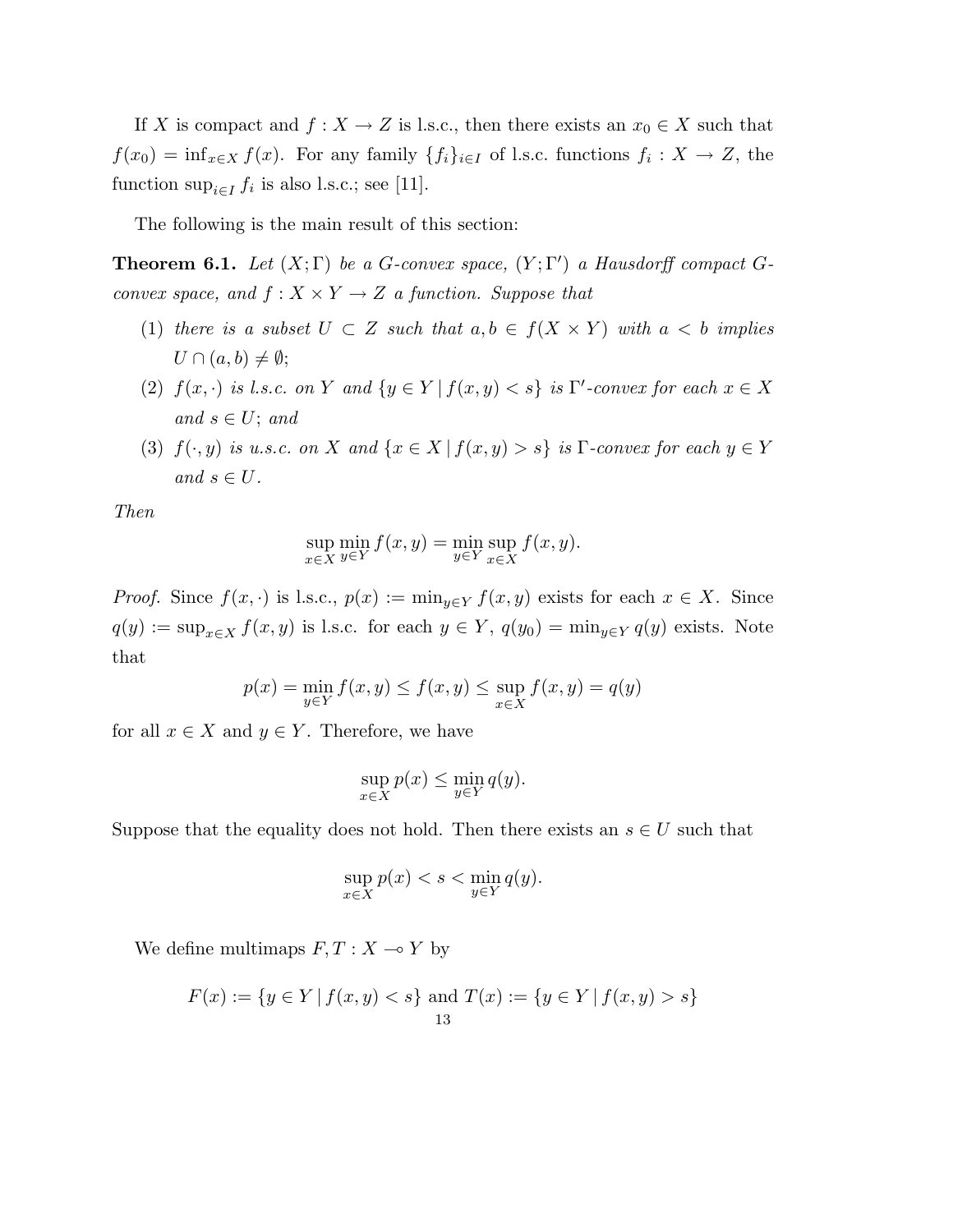for  $x \in X$ . Then  $F(x)$  is nonempty and  $\Gamma'$ -convex by (2), and  $T(x)$  is open since  $f(x, \cdot)$  is l.s.c. Moreover,

$$
F^-(y) = \{ x \in X \mid f(x, y) < s \} \text{ and } T^-(y) = \{ x \in X \mid f(x, y) > s \}
$$

for  $y \in Y$ . Then  $F^-(y)$  is open since  $f(\cdot, y)$  is u.s.c., and  $T^-(y)$  is nonempty and Γ'-convex by (3). Then it is known that  $F \in \mathfrak{A}_c^{\kappa}(X,Y) \subset \mathfrak{K}\mathfrak{C}(X,Y)$ . Now, by applying Theorem 3.1, there exists an  $x_0 \in X$  such that  $F(x_0) \cap T(x_0) \neq \emptyset$ . This contradicts

$$
f(x_0, a) < s < f(x_0, b) \quad \text{for each } a \in F(x_0) \text{ and } b \in T(x_0).
$$

This completes our proof.

**Remark.** For convex spaces, if  $U = Z$ , then Theorem 6.1 is a consequence of Komornik [11, Theorem 2] for interval spaces with different proof. For convex spaces, Theorem 6.1 reduces to Park [18, Theorem 3] which includes a lot of known results.

**Corollary.** Under the hypothesis of Theorem 6.1, further if  $X$  is compcat, then f has a saddle point.

*Proof.* Since  $f(x, \cdot)$  and  $f(\cdot, y)$  are l.s.c. and u.s.c., resp.,  $p(x) = \min_{y \in Y} f(x, y)$ and  $q(y) = \max_{x \in X} f(x, y)$  exist for each  $x \in X$  and  $y \in Y$ . Since p is u.s.c. on X and q is l.s.c. on Y,  $\max_{x \in X} p(x) = p(x_0)$  and  $\min_{y \in Y} q(y) = q(y_0)$  for some  $x_0 \in X$  and  $y_0 \in Y$ . Then  $(x_0, y_0)$  is a saddle point by Theorem 6.1. This completes our proof.

**Remark.** For convex spaces, Corollary reduces to Arandjelović  $[1,$  Theorem 3], which extends the Sion minimax theorem; see [18].

The following new minimax theorem is a variant of Theorem 6.1: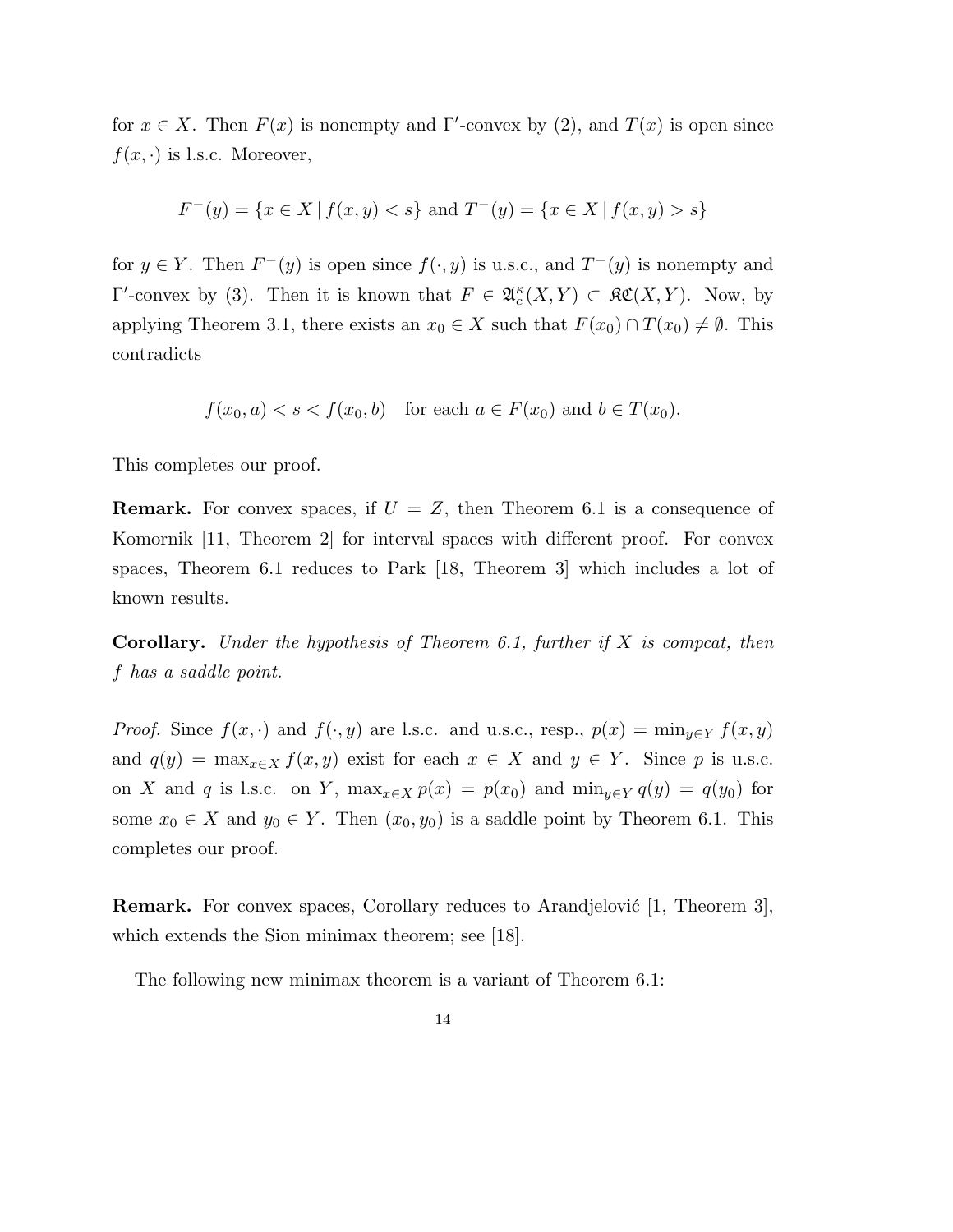**Theorem 6.2.** Let  $(X;\Gamma)$  be a G-convex space, Y a Hausdorff compact space, and  $f: X \times Y \rightarrow Z$  a l.s.c. function such that

- (1) there is a subset  $U \subset Z$  such that  $a, b \in f(X \times Y)$  with  $a < b$  implies  $U \cap [a, b) \neq \emptyset;$
- (2) for each  $s \in U$  and  $y \in Y$ ,  $\{x \in X \mid f(x, y) > s\}$  is  $\Gamma$ -convex; and
- (3) for each  $s \in U$  and  $x \in X$ ,  $\{y \in X \mid f(x, y) \leq s\}$  is acyclic.

Then

$$
\sup_{x \in X} \min_{y \in Y} f(x, y) = \min_{y \in Y} \sup_{x \in X} f(x, y).
$$

Proof. As in the proof of Theorem 6.1, we have

$$
\sup_{x \in X} p(x) \le \min_{y \in Y} q(y).
$$

Suppose that the equality does not hold. Then there exists an  $s \in U$  such that

$$
\sup_{x \in X} p(x) \le s < \min_{y \in Y} q(y).
$$

We define multimaps  $F, T : X \longrightarrow Y$  by

$$
F(x) := \{ y \in Y \mid f(x, y) \le s \} \text{ and } T(x) := \{ y \in Y \mid f(x, y) > s \}
$$

for  $x \in X$ . Then  $F(x)$  is nonempty by the definition of  $F(x)$  and closed since  $f(x, \cdot)$  is l.s.c. for each  $x \in X$ . On the other hand,  $T(x)$  is open since  $f(x, \cdot)$  is l.s.c. Moreover, for each  $y \in Y$ ,

$$
T^-(y) = \{ x \in X \mid f(x, y) > s \}
$$

is nonempty and  $\Gamma$ -convex by  $(2)$ .

Consider the graph of F

$$
Gr(F) = \{ (x, y) \in X \times Y \mid f(x, y) \le s \}.
$$
  
15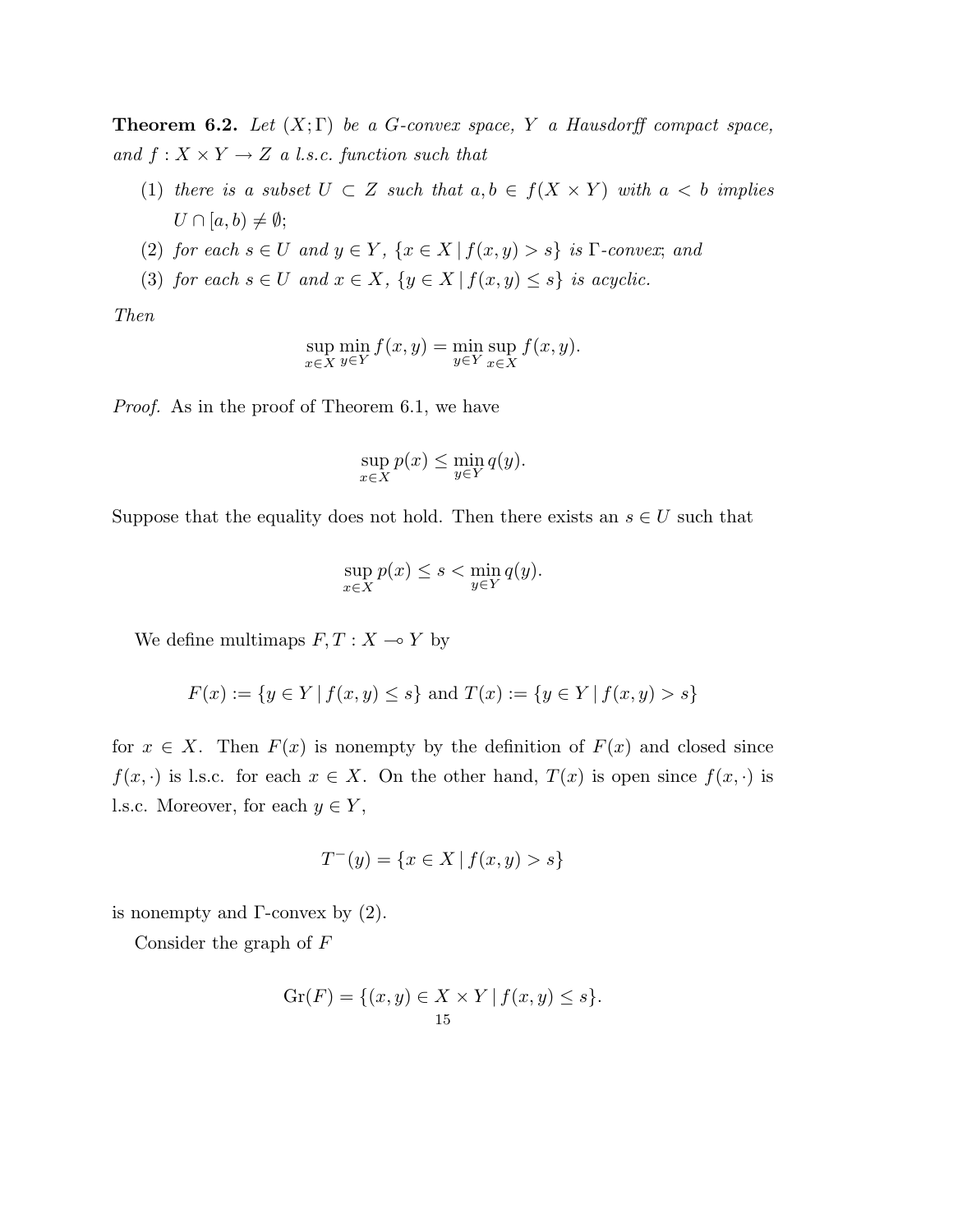Since f is l.s.c.,  $Gr(F)$  is closed in  $X \times Y$ . Since Y is compact, F is u.s.c. Note that each  $F(x)$  is acyclic by (3). Hence F is an acyclic map and hence  $F \in \mathfrak{RC}(X,Y)$ .

Therefore by Theorem 3.1, there exists an  $x_0 \in X$  such that  $F(x_0) \cap T(x_0) \neq \emptyset$ . This leads a contradiction as in the proof of Theorem 6.1.

Remark. For convex spaces, related results were obtained by Ha [7, Theroem 4], Komornik [11, Theorem 3], and Komiya [10, Theorem 3]. For convex spaces, Theorem 6.2 reduces to Park [18, Theorem 4].

#### 7. Extensions of monotone sets

Given two t.v.s. E and F, let  $\langle , \rangle : F \times E \to \mathbf{R}$  be a bilinear pairing which is continuous on compact subsets of  $F \times E$ . This assumption is quite natural in most applications, since the natural pairing between a Hausdorff locally convex t.v.s.  $E$ and its dual space  $E^*$  equipped with the strong topology enjoys this property.

A subset  $M \subset E \times F$  is said to be *monotone* if for any two points  $(u, w)$  and  $(u', w')$  in M, we have  $\langle w - w', u - u' \rangle \geq 0$ ; see Debrunner and Flor [5].

Browder [3] obtained the following extension theorem for monotone sets:

**Lemma.** (Browder) Let K be a compact convex subset of a t.v.s.  $E$ , and  $F$  a t.v.s. with a bilinear pairing  $\langle , \rangle : F \times E \to \mathbf{R}$  which is continuous on compact subsets of  $F \times E$ . Let  $f : K \to F$  be continuous and M a monotone subset of  $K \times F$ . Then there exists a  $u_0 \in K$  such that

$$
\langle f(u_0) - w, u_0 - u \rangle \ge 0 \text{ for all } (u, w) \in M,
$$

or equivalently, the set  $M \cup \{(u_0, f(u_0))\}$  remains monotone.

This result sharpens corresponding result of Debrunner and Flor [5] for E locally convex and of Fan  $[6,$  Theorem 12 for F locally convex and quasi-complete.

We give slightly extended versions of results in [24].

We deduce the following equilibrium existence theorem from Theorem 3.1: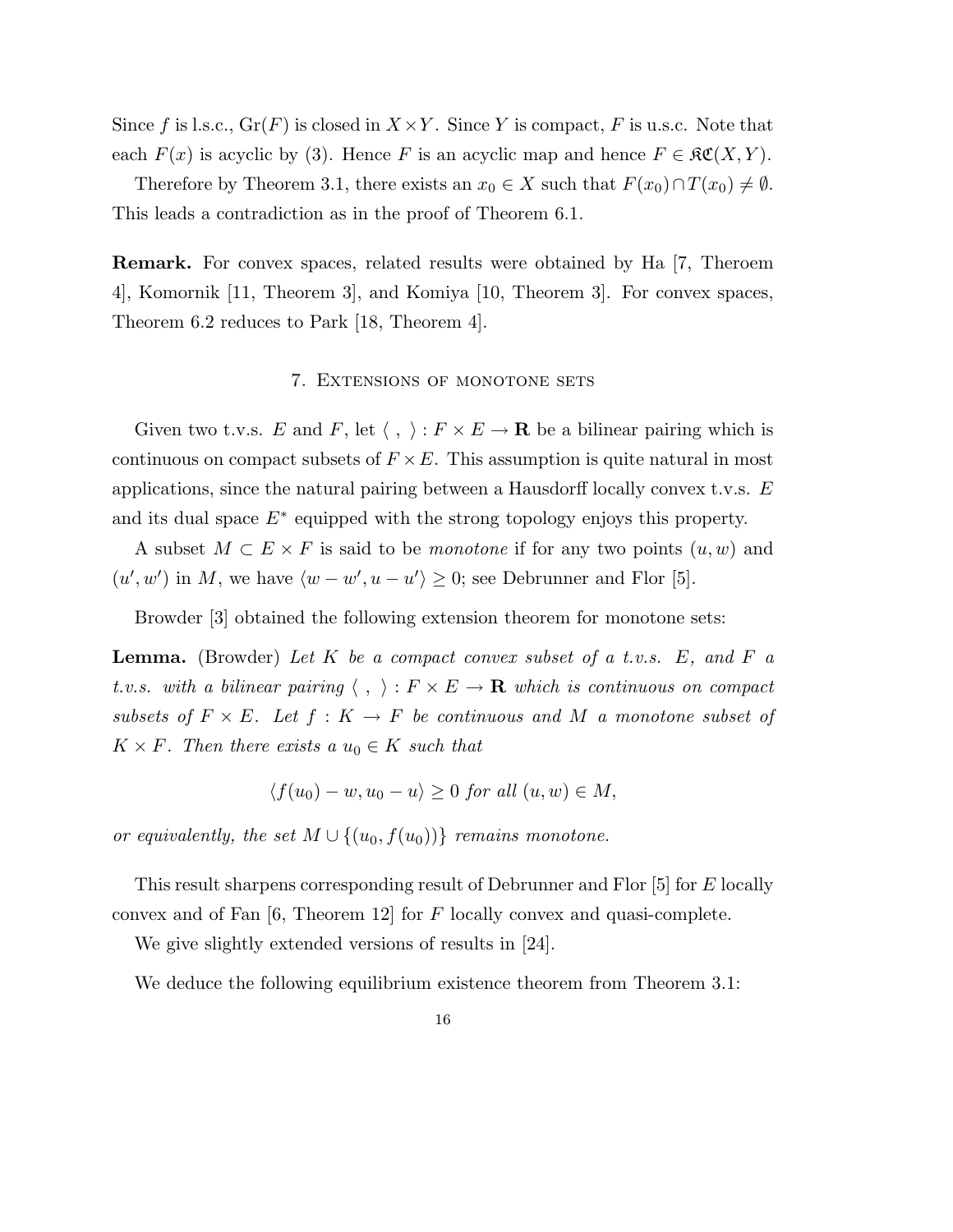**Theorem 7.1.** Let K be a compact convex subset of a t.v.s.  $E$ ,  $K_1$  a compact subset of a t.v.s. F,  $A \in \mathfrak{RC}(K, K_1)$  with closed graph, and  $M \subset E \times F$ . Let  $\Phi: E \times F \to \mathbf{R} \cup \{-\infty\}$  be a function such that

- (1)  $\Phi$  is u.s.c. on compact subsets of  $E \times F$ ;
- (2) for each  $x \in E$ ,  $\Phi(x, \cdot)$  is l.s.c. on compact subsets of F; and
- (3) for each  $w \in F$ ,  $\Phi(\cdot, w)$  is quasiconcave.

Suppose that for each  $y \in K_1$ , there exists an  $x \in K$  such that

$$
\Phi(x - u, y - w) \ge 0 \quad \text{for all } (u, w) \in M.
$$

Then there exist a  $u_0 \in K$  and a  $w_0 \in A(u_0)$  such that

$$
\Phi(u_0 - u, w_0 - w) \ge 0 \quad \text{for all } (u, w) \in M.
$$

*Proof.* For any  $\varepsilon > 0$  and any nonempty finite subset N of M, we set

$$
H_{(\varepsilon,N)} = \{(u_0, w_0) \in \text{Gr}(A) \mid \Phi(u_0 - u, w_0 - w) \ge -\varepsilon \text{ for all } (u, w) \in N\}
$$

and

$$
H_0 = \{(u_0, w_0) \in \text{Gr}(A) \mid \Phi(u_0 - u, w_0 - w) \ge 0 \text{ for all } (u, w) \in M\}
$$
  
= 
$$
\bigcap \{H_{(\varepsilon, N)} \mid \varepsilon > 0 \text{ and } N \text{ is a finite subset of } M\}.
$$

Then we have to show  $H_0 \neq \emptyset$ .

By (1), each  $H_{(\varepsilon,N)}$  is a closed subset of  $Gr(T)$ . The intersection of each finite family of such sets is also a set of the form  $H_{(\varepsilon',N')}$  for some  $\varepsilon' > 0$  and a finite subset N' of M. Therefore, in order to show  $H_0 \neq \emptyset$ , it suffices to show that each  $H_{(\varepsilon,N)}$  is nonempty.

Choose a given  $\varepsilon > 0$  and a nonempty finite subset N of M. Define a map  $T: K \multimap K_1$  by

$$
T(x) = \{ y \in K_1 \mid \Phi(x - u, y - w) > -\varepsilon, \ (u, w) \in N \}
$$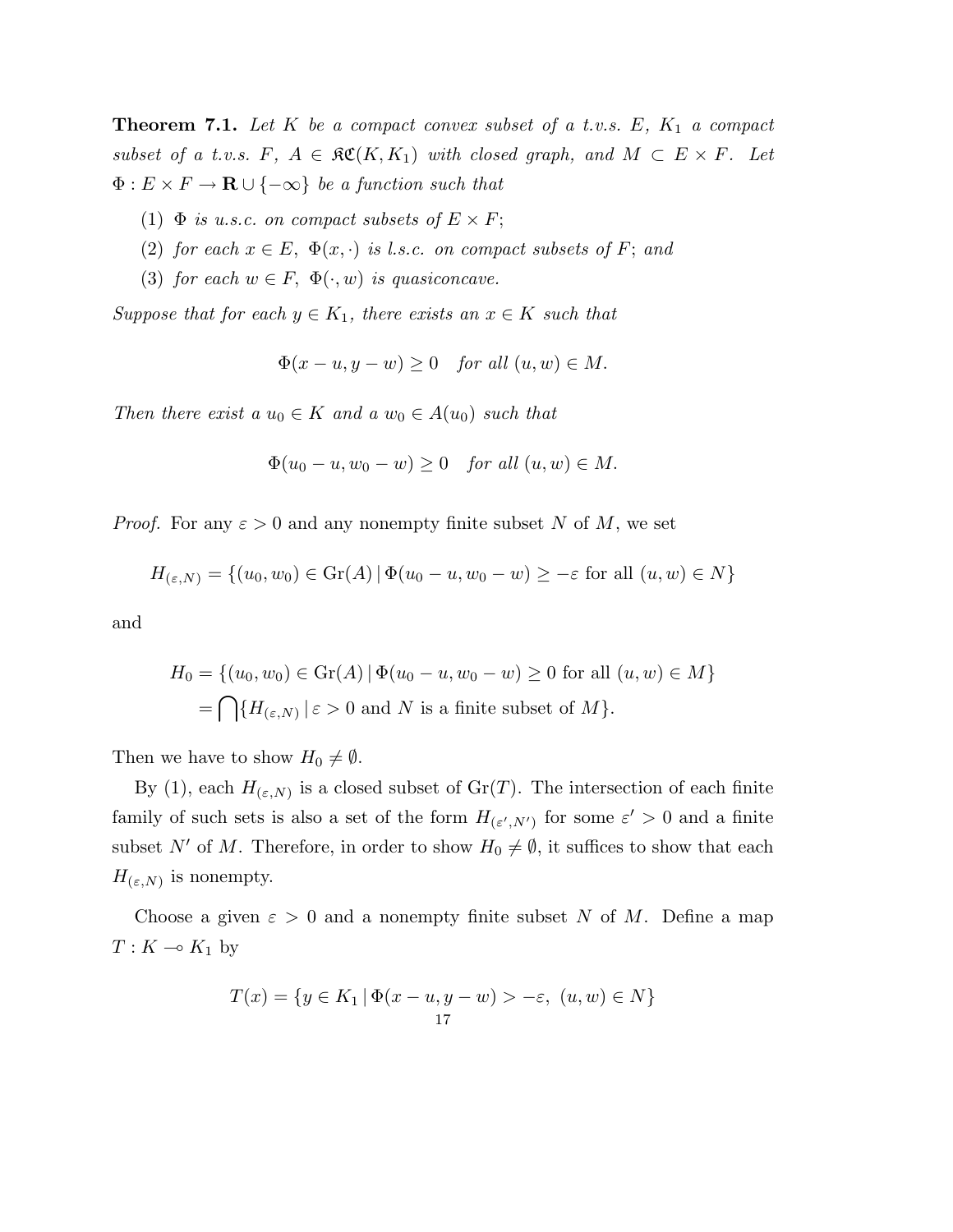for  $x \in X$ . Then  $T(x)$  is open in  $K_1$  by (2). Moreover,

$$
T^-(y) = \{ x \in K \, | \, \Phi(x - u, y - w) > -\varepsilon, \ (u, w) \in N \}
$$

is nonempty by hypothesis and convex by (3).

Now we apply Theorem 3.1. Then there exists a  $(u_0, w_0) \in \text{Gr}(A)$  such that  $w_0 \in T(u_0)$ ; that is,

$$
\Phi(u_0 - u, w_0 - w) > -\varepsilon \quad \text{for all } (u, w) \in N.
$$

Therefore,  $H_{(\varepsilon,N)}$  is nonempty. This completes our proof.

**Remarks.** 1. For the subclass  $\mathbb{C}$  of  $\mathfrak{K}\mathfrak{C}$ , Theorem 7.1 reduces to Fan [6, Theorem 11, who assumed that  $F$  is locally convex and other restrictions.

2. For the subclass  $K$  of  $R\mathfrak{C}$ , Theorem 7.1 reduces to Browder [3, Theorem 9], where  $F$  is locally convex.

The following is our theorem on extensions of monotone sets:

**Theorem 7.2.** Let E be a t.v.s., F a t.v.s. with a bilinear pairing  $\langle , \rangle : F \times E \to \mathbf{R}$ which is continuous on compact subsets of  $F \times E$ , K a compact convex subset of E, and  $K_1$  a compact subset of F. Let  $A \in \mathfrak{RC}(K, K_1)$  have closed graph and M a monotone subset of  $K \times F$ . Then there exist a  $u_0 \in K$  and a  $w_0 \in A(u_0)$  such that

$$
\langle w_0 - w, u_0 - u \rangle \ge 0 \quad for all  $(u, w) \in M$ .
$$

*Proof.* We put  $\Phi(x, w) = \langle w, x \rangle$  for  $(x, w) \in E \times F$ . Then  $\Phi$  satisfies conditions (1)–(3) in Theorem 7.1. By Theorem 7.1, it suffices to show that for each  $y \in K_1$ , there exists an  $x \in K$  such that

$$
\langle y - w, x - u \rangle \ge 0 \quad \text{for all } (u, w) \in M.
$$

Now, we define  $f: K \to K_1$  by

$$
f(v) = y \quad \text{for all } v \in K.
$$
  
18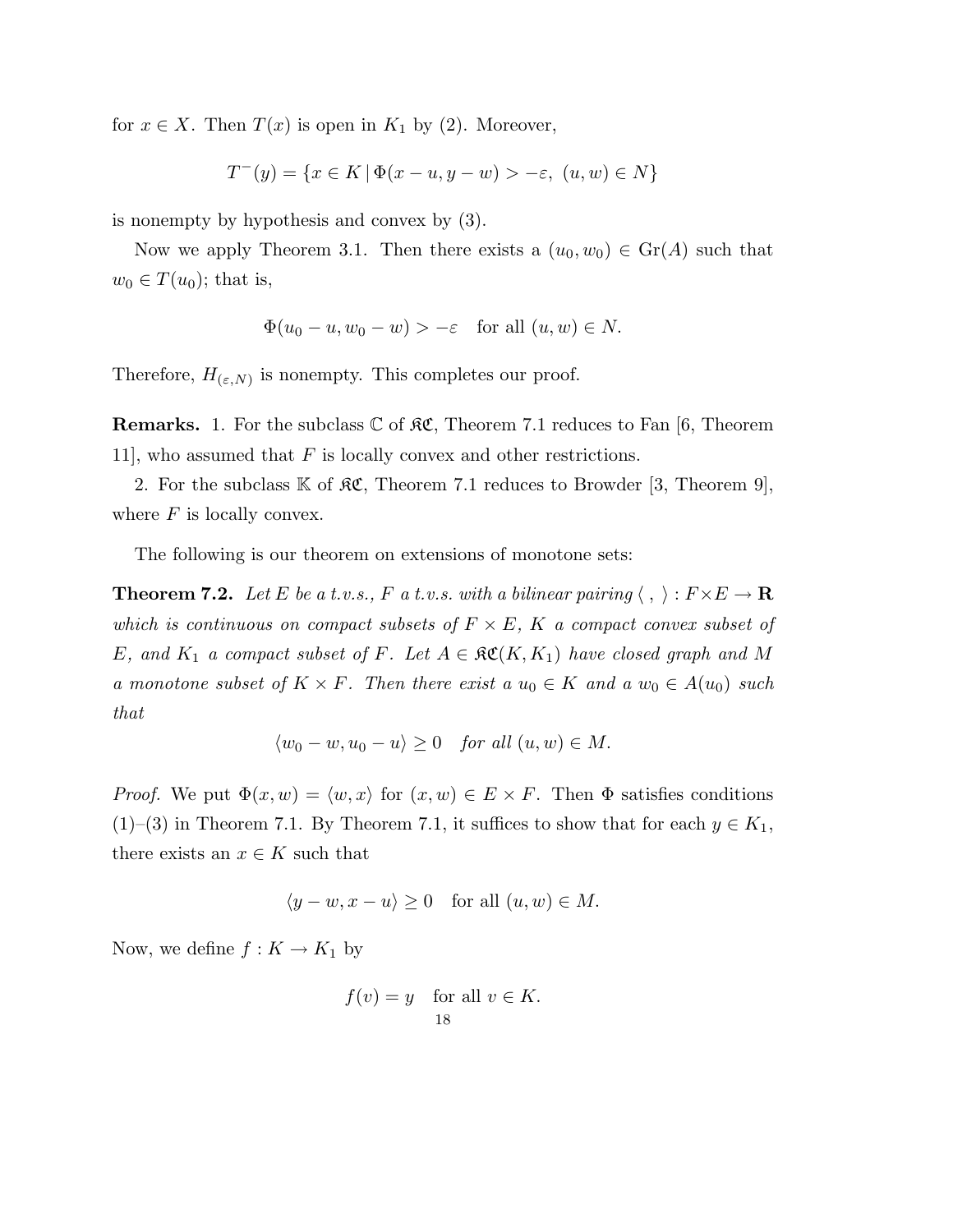By applying Lemma to f, such an  $x \in K$  exists. This completes our proof.

**Remarks.** 1. For the subclass  $\mathbb C$  of  $\mathcal{RC}$ , Theorem 7.2 reduces to Browder [3, Theorem 8] or Lemma.

2. Even for the subclass  $\mathbb K$  of  $\mathfrak{K}\mathfrak{C}$ , Theorem 7.2 improves Browder [3, Theorem 9, where  $F$  is assumed to be locally convex.

#### **REFERENCES**

- $[1]$  I. Arandjelović, An extension of the Sion's minimax theorem, Zb. rad. Fil. fak. u Nišu, Ser. Mat. 6 (1992), 1–3.
- [2] A. Borglin and H. Keiding, Existence of equilibrium actions and of equilibrium, J. Math. Econom. 3 (1976), 313–316.
- [3] F.E. Browder, The fixed point theory of multi-valued mappings in topological vector spaces, Math. Ann. 177 (1968), 283–310.
- [4] T.-H. Chang and C.-L. Yen, KKM property and fixed point theorems, J. Math. Anal. Appl. 203 (1996), 224–235.
- [5] H. Debrunner und P. Flor, *Ein Erweiterungssatz für monotone Mengen*, Arch. Math. 15 (1964), 445–447.
- [6] Ky Fan, Applications of a theorem concerning sets with convex sections, Math. Ann. 163 (1966), 189–203.
- [7] C.W. Ha, *Minimax and fixed point theorems*, Math. Ann.  $248(1980)$ , 73–77.
- [8] C.D. Horvath, *Contractibility and generalized convexity*, J. Math. Anal. Appl. **156** (1991), 341–357.
- [9] , Extension and selection theorems in topological spaces with a generalized convexity structure, Ann. Fac. Sci. Toulouse 2 (1993), 253–269.
- [10] H. Komiya, Coincidence theorem and saddle point theorem, Proc. Amer. Math. Soc. 96 (1986), 599–602.
- [11] V. Komornik, Minimax theorems for upper semicontinuous functions, Acta Math. Acad. Sci. Hungar. 40 (1982), 159–163.
- [12] Sehie Park, Some coincidence theorems on acyclic multifunctions and applications to KKM theory, Fixed Point Theory and Applications (K.-K. Tan, ed.), World Sci., River Edge, NJ, 1992, pp. 248–277.
- [13] , Foundations of the KKM theory via coincidences of composites of upper semicontinuous maps, J. Korean Math. Soc. 31 (1994), 493–519.
- [14] Coincidence theorems for the better admissible multimaps and their applications, Proc. WCNA 96, Nonlinear Anal. 30 (1997), 4183-4191.
- [15] , Remarks on fixed point theorems of Ricceri, Proc. '97 Workshop on Math. Anal. & Appl., Pusan Nat. Univ., 1997, pp.1–9.
- [16]  $\qquad \qquad$ , A generalized minimax inequality related to admissible multimaps and its applications, J. Korean Math. Soc. 34 (1997), 719–730.
- [17] , A unified fixed point theory of multimaps on topological vector spaces, J. Korean Math. Soc. 35 (1998), 803–829. Corrections, ibid. 36 (1999), 829–832.